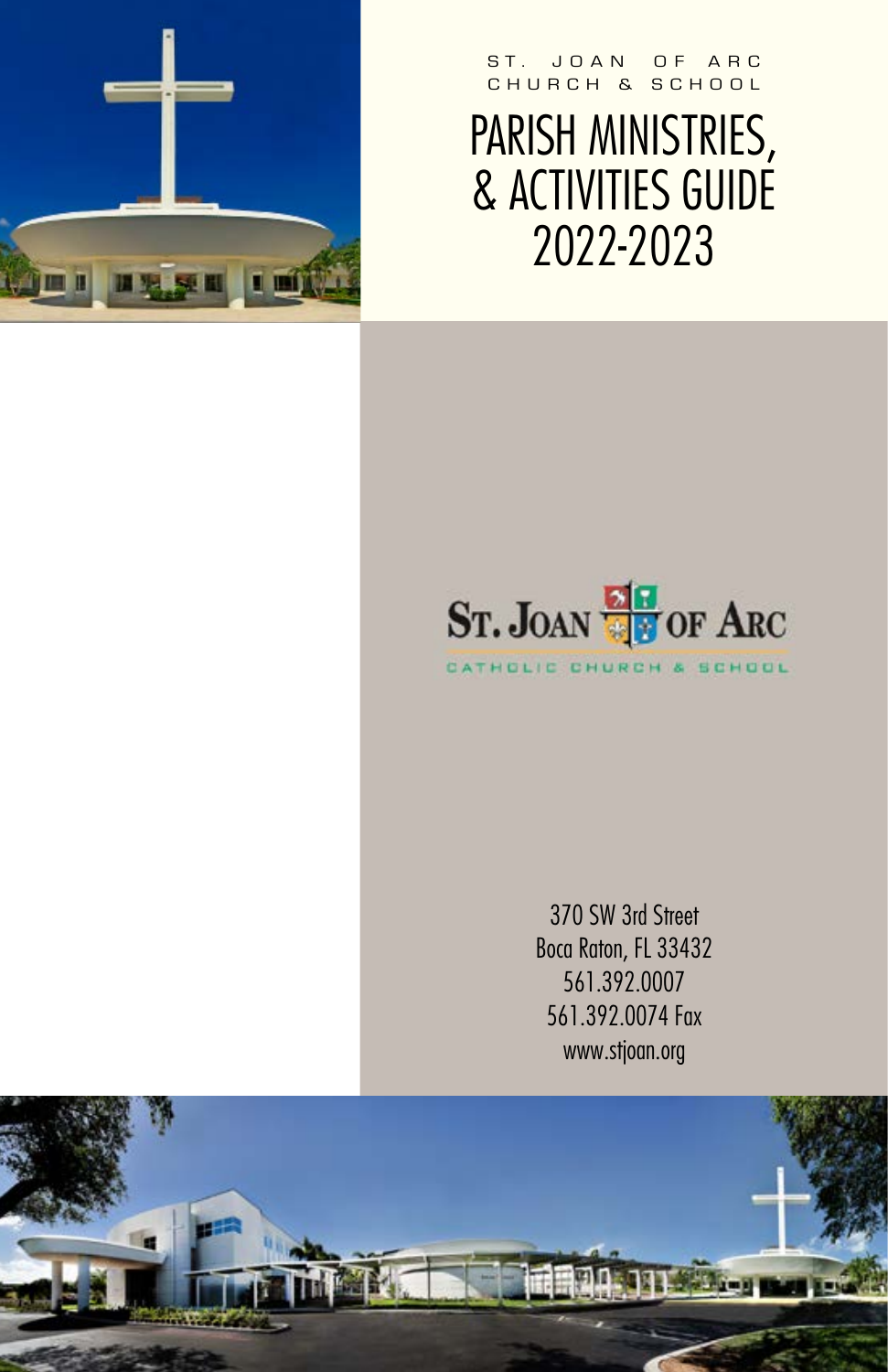



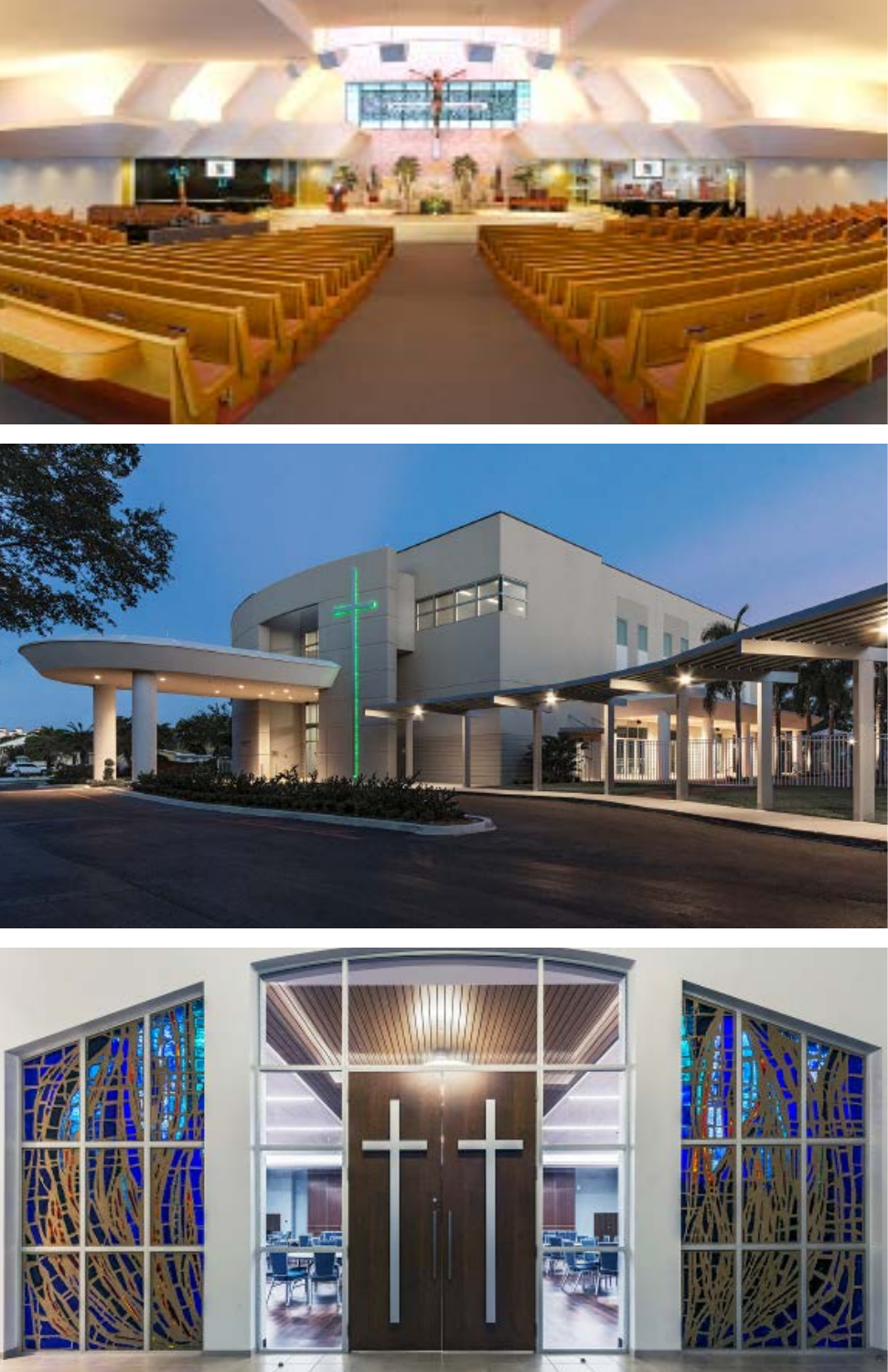St. Joan of Arc Catholic Church MISSION STATEMENT A wonderfully diverse Catholic community, we joyfully worship God, celebrate fellowship and care for our neighbor.



WELCOME to our St. Joan of Arc Parish Family,

The purpose of this Ministries and Activities Guide is to extend to you, our parishioners, an invitation to become as active a member of our parish as you possibly can be. You are invited to share your God-given talents in service to others through ministry and to enjoy our many activities.

We are all called to give of our many and diverse gifts. Each time we gather for Mass we are nourished by the Eucharist and we are sent forth to give witness to our Faith through service of others.

What is the unique gift, the ability that God has given to you? It may be praying, listening and compassionate presence, musical, teaching, etc. Whatever it is, consider sharing it with your larger church community by becoming an active member in one or more of our ministries and parish organizations.

This St. Joan of Arc guide contains a brief description of the many ministries and organizations in our parish as well as our liturgy schedules and contact information. Please join us.

Answer the Lord's invitation with the response,

*"Here I am Lord. I heard you calling in the night. I will go Lord, if you lead me. I will hold your people in my heart."*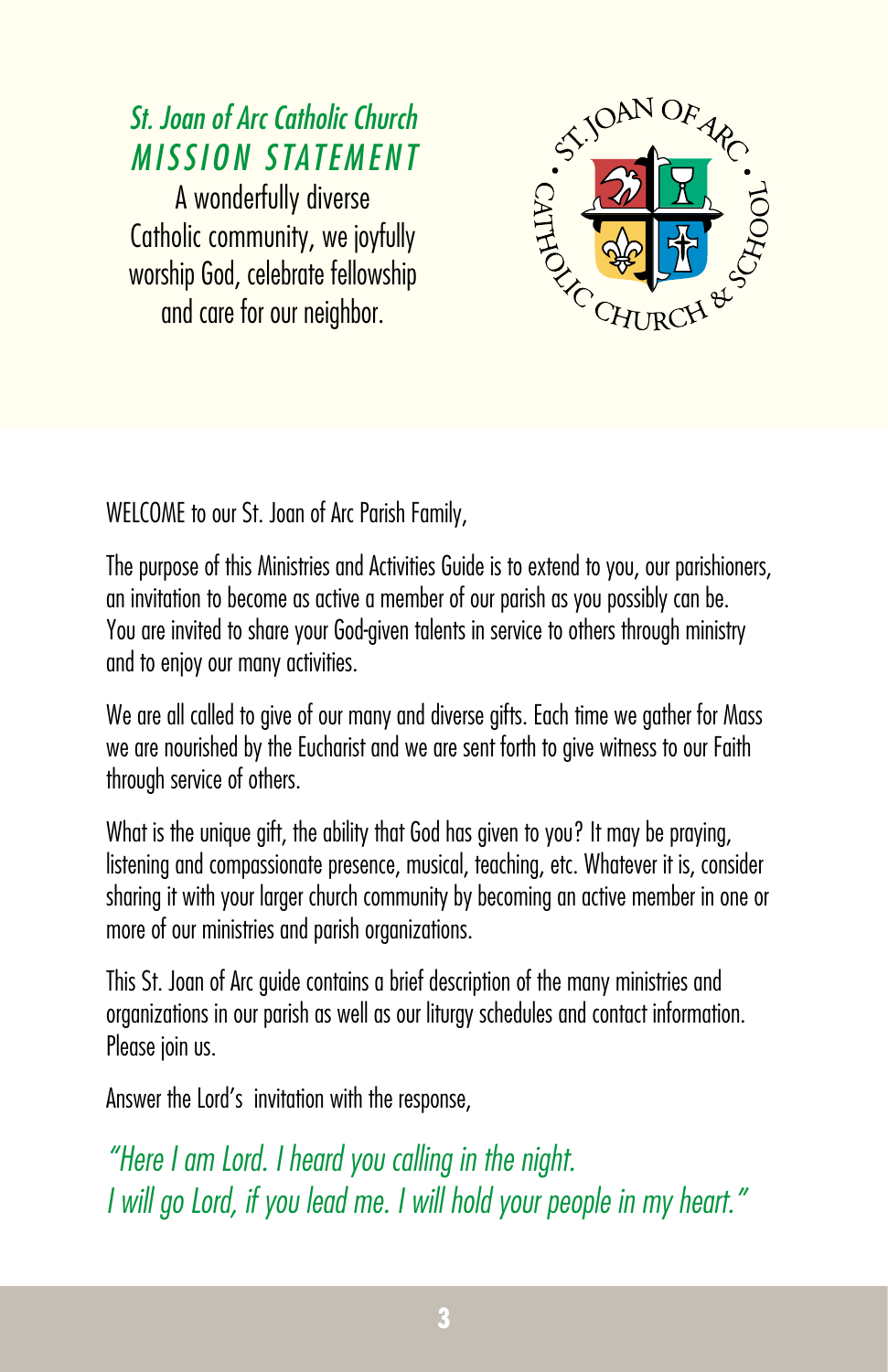

Reverend Monsignor Michael D. McGraw, V. F. **Pastor** 

*Christian Stewardship is our way of sharing our gifts and blessings with others through our ministries, prayer and charity. As generous as we are, we rejoice that Our God will never be outdone in generosity.*





Reverend Robinson Aza Parochial Vicar



Deacon Bill Watzek Director of Parish Social Ministries

Jodi Panzeri Parish Finance Manager Miss Lani Hiponia, M.S., Ed. School Principal Richard Davis Director of Physical Plant, Operations & Maintenance

Patty Delaney Director of Communications & Publications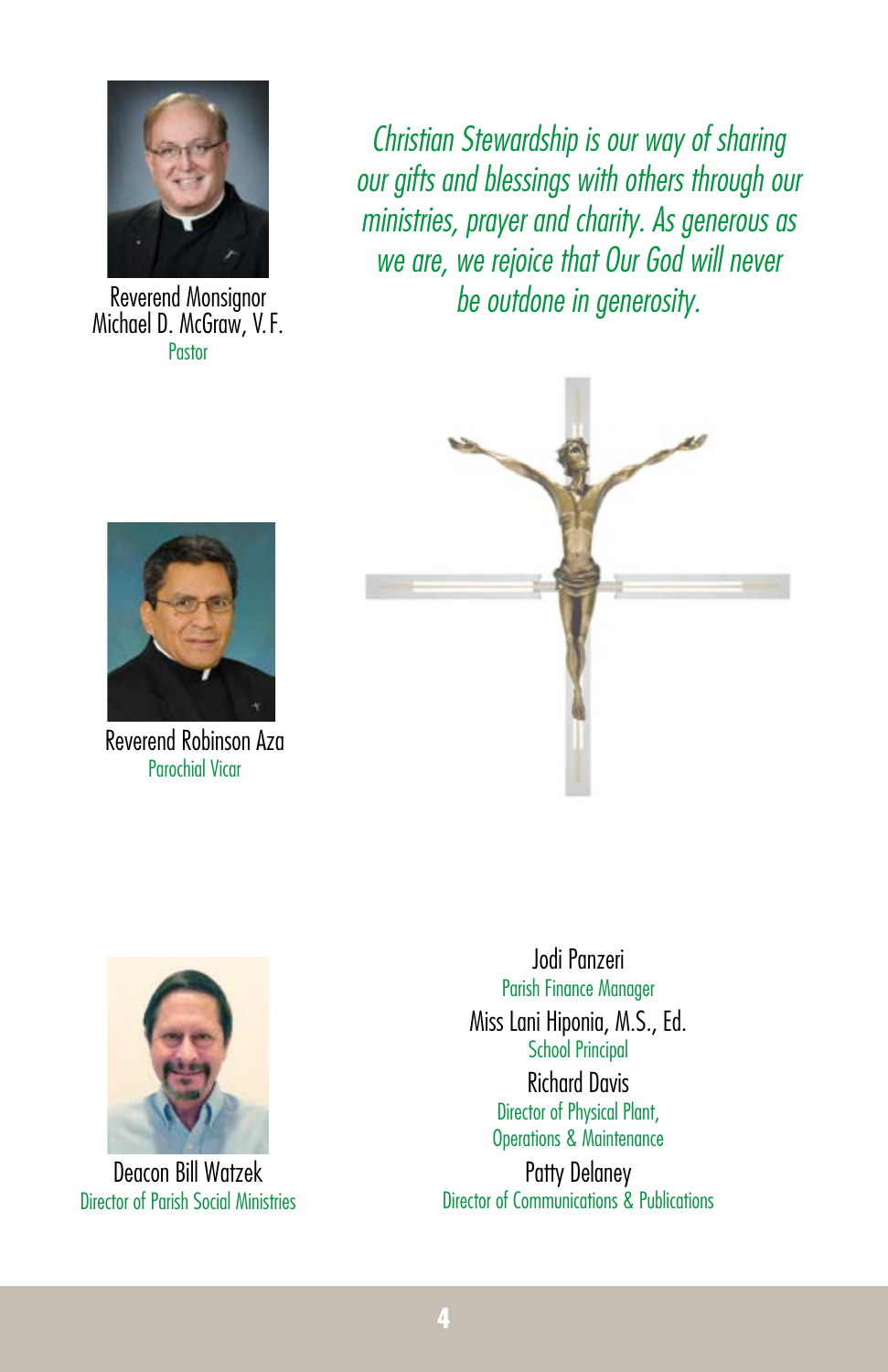

## SCHEDULE OF RELIGIOUS SERVICES

#### **MASSES:**

Saturday: 8:15am & 4:30pm (Vigil Mass) Sunday: 7:30am, 9:15am, 10:45am 12:15pm, 6:30pm (Spanish) Daily Masses - Monday – Friday: 8:15am, 12:15pm Daily Mass on Legal Holidays: 9:00am (Martin L. King Day, Presidents' Day, Memorial Day, Independence Day, Labor Day, Thanksgiving Day and Friday after Thanksgiving) Holy Days Vigil Mass: 6:00pm Holy Days: 8:15am,12:15pm

#### **PARISH OFFICE:**

561-392-0007 • 561-392-0074 Fax HOURS: Monday – Friday: 9:00 am - 4:30pm Saturday: 9:30am - 2:00pm *in the Gift Shop* • 561.393.0006

#### **RELIGIOUS GIFT SHOP:**

Laura Watzek • 561-393-0006 • 561-952-2808 HOURS: Monday – Wednesday 7:30am - 4:30pm CLOSED THURSDAY & FRIDAY Saturday 9:00am - 5:30pm Sunday 9:00am - 1:30pm • Closed Holidays

#### **YOUTH & ADULT FAITH FORMATION MINISTRY**

Director: Rosa Davidson 561-952-2870 • Office 561-391-4345 Fax 561-962-6002 • religious\_ed@stjoan.org

#### RELIGIOUS EDUCATION OFFICE HOURS:

Mon. Tues. Thurs. 9:00am - 5:00pm Wed. 9:00am - 6:30pm on class days, otherwise 9:00am - 5:00pm • Fri. 9:00am - 12:00pm Sun. 8:30am - 10:40am on class days, otherwise closed

#### **CONFESSIONS:**

Saturday: 3:00pm - 4:00pm (English) Sunday: 5:50 pm - 6:20 pm (Spanish) *Confessions by appointment during office hours.*

### **ANOINTING OF THE SICK & ELDERLY:**

First Saturday of the month: after the 8:15am Mass

#### **EUCHARISTIC ADORATION:**

Temporarily Canceled due to pandemic (Chapel)

#### **BAPTISMS:**

1st & 3rd Sunday of the month (English): 1:30 pm 4th Saturday of the month (Spanish): 1:30pm

Baptism Arrangements: Parish Office • 561-392-0007 English Class: 1st Thursday of the month, 7:00pm in Conference Room A Spanish Class: 3rd Tuesday of the month, 7:00pm in the Kilby House

**MARRIAGES:** 6 month notice required. Director: Laura Watzek • 561-393-0006 Wedding Celebration Times: Saturday: 10:00am, 11:30am,1:00pm, or 2:00pm Friday: 4:00pm

#### **SCHOOL OFFICE HOURS:**

561-392-7974 • 561-368-6671 Fax HOURS - Monday – Friday: 8:00am - 4:30pm

#### **STAFF EMAIL ADDRESSES:**

St. Joan of Arc staff can be reached via email by following this address set-up: lastname\_firstname@stjoan.org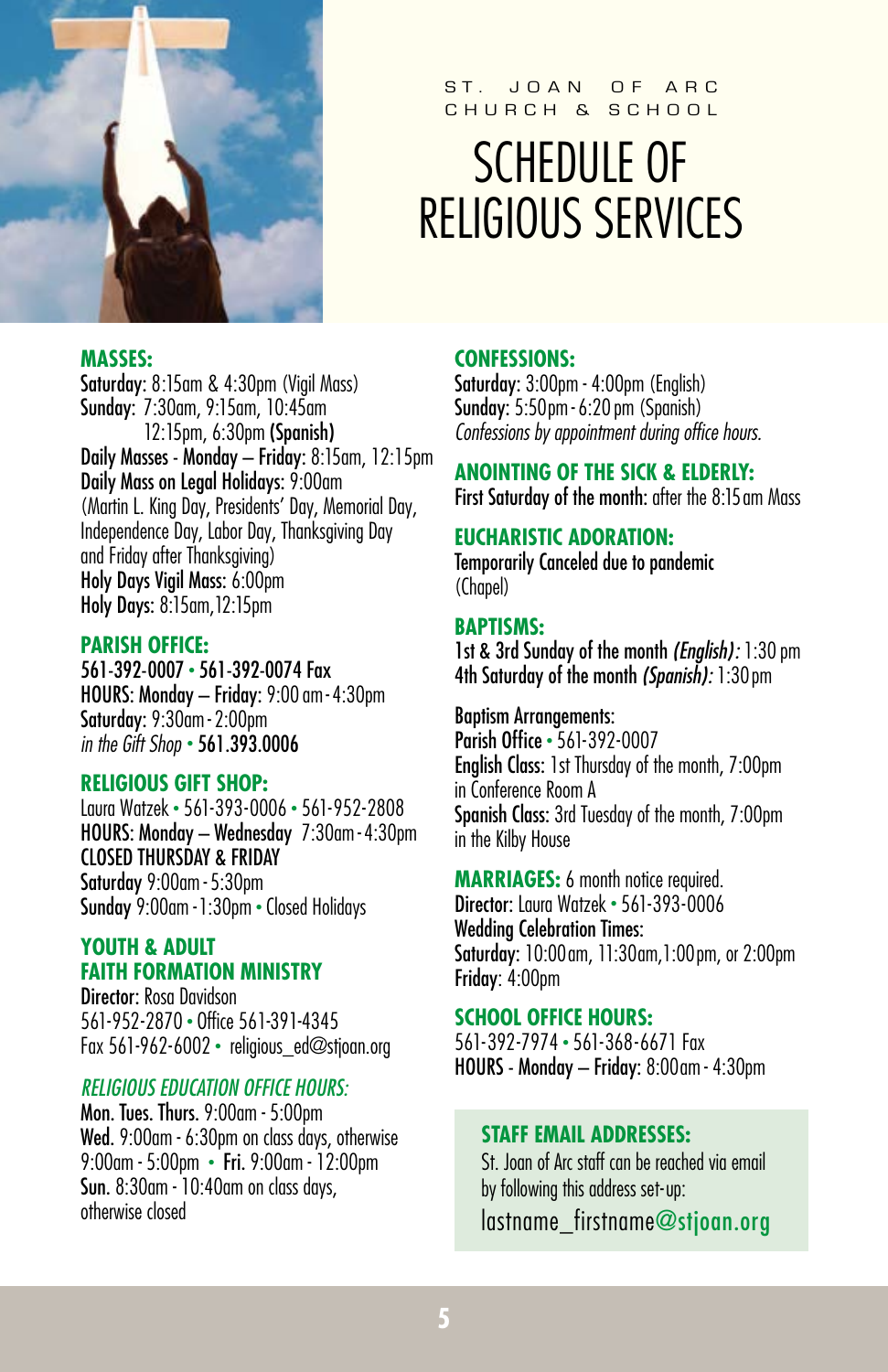

## INDEX

Achieve, Inspire, Motivate (AIM) Altar Bread Altar Servers (Adults) MASS Altar Servers (Youth) **Altar Society Annulments Bereavement Ministry** Bible Study Groups 18 Body Mechanics Exercise Class CCW Council of Catholic Women CCW Español Santa Ana Clergy Pictures Coffee & Donuts **Columbiettes** Communications 27 Counseling Center (Catholic Charities) 25 Dad's Club Engaged Encounter Eucharistic Adoration **EMs of Holy Communion** Family Catechesis At Home Fully Engaged (Pre-Marital Preparation) **Funerals** Giving Opportunities Grupos de Oración 16 Holiday Fun and Fellowship Ministry Home Bound Ministry International Mission of Friendship Joyful Again Retreat Knights of Columbus Koinonia **Lectors** Liturgical Music Ministry/Choir Marian Rose Garden Club **Marriage Preparation** Men's Spiritual Ministry

Ministry Coordinators 7 Mother of Divine Mercy Book Club Mother Mary Continium Hispanic Ministry / Ministerio Hispano Parish History R.C.I.A. (Rite of Christian Initiation) Religious Education, Life Long Faith Formation Respect Life Saint Elizabeth Ministry Schedule of Religious Services Scouting (Boy Scouts & Girl Scouts) SJA Campus Map SJA Care Ministry SJA Church Bulletin SJA Food Pantry SJA Home & School Association SJA Mission & Finance Council SIA School SJA School Advisory Board SJA Parish Development & Stewardship Ministry Special Projects **Stewardship** Ushers (Ministers of Hospitality) Welcoming Ministry Women of Grace Women's Reflection Group Bible Study Worship and Spirituality Committee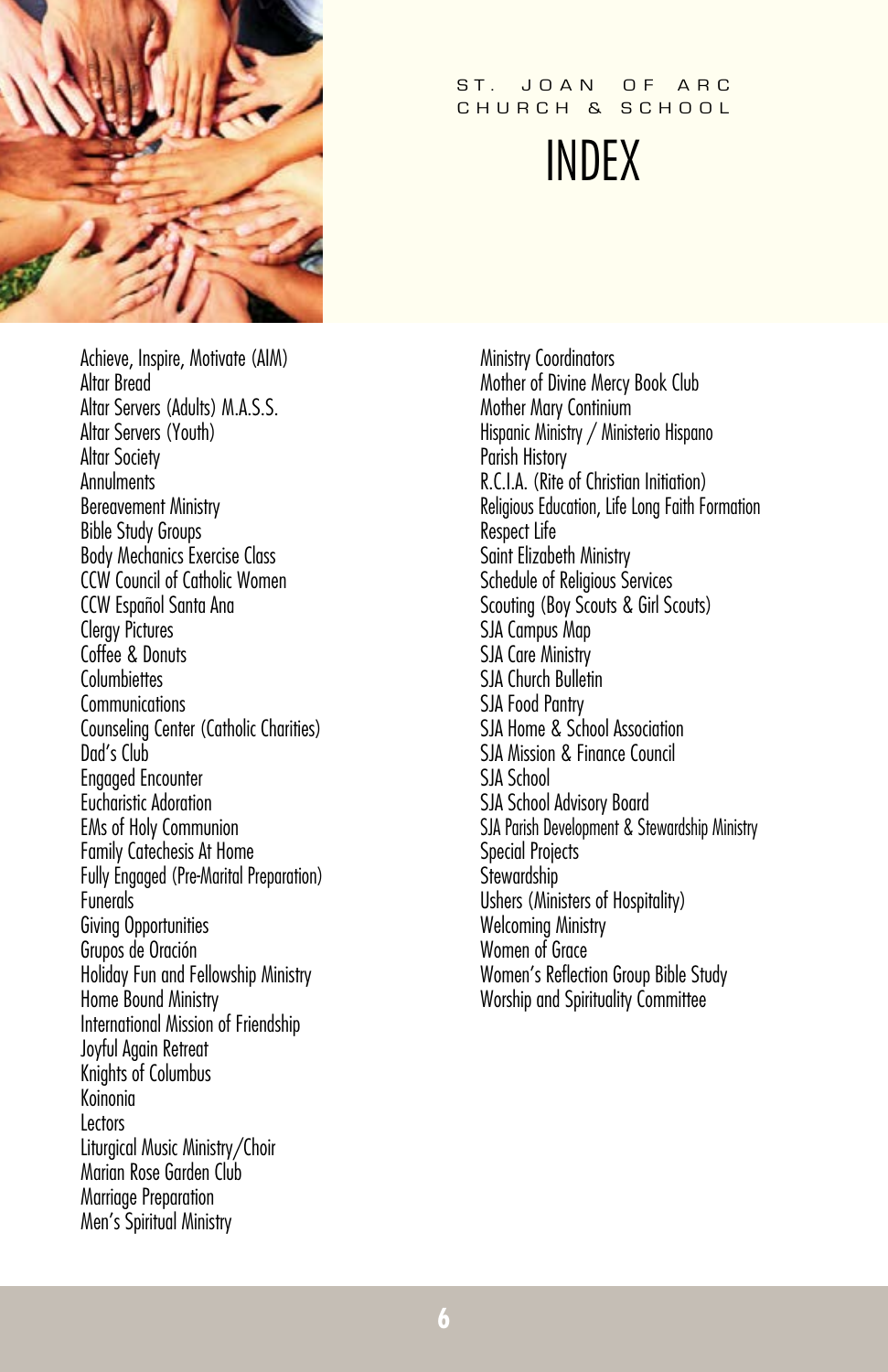### ST. JOAN OF ARC PARISH DIRECTORY

#### ADMINISTRATION: Pastor: Msgr. Michael D. McGraw 561-392-0007 Pastor's Administrative Assistant: Patty Delaney 561-952-2868 Parish Office Team: Constanza Preble 561-952-2814 MaryAnn Hodges ACCOUNTING: School & Parish Finance Manager: Jodi Panzeri 561-952-2806<br>Patrice Shand 561-952-2816 Patrice Shand 561-952-2816 Mary Jane Sullivan 561-952-2818 Angelina Stopp BAPTISMAL ARRANGEMENTS: Parish Office 561-392-0007 CARE MINISTRY & FOOD PANTRY APPOINTMENTS: 561-962-6000 CARE MINISTRY DIRECTOR: Deacon Bill Watzek 561-952-2828 FUNERAL ARRANGEMENTS: Parish Office 561-392-0007 HOMEBOUND MINISTRY: Deacon Bill Watzek 561-392-0007 INFORMATION & COMMUNICATIONS DIRECTOR: Patty Delaney 561-952-2868 LITURGICAL MUSIC & CHOIR DIRECTOR: Douglas Byers 561-952-2856 MARRIAGE MINISTRY DIRECTOR: Laura Watzek 561-393-0006 PARISH DEVELOPMENT & STEWARDSHIP MINISTRY OFFICE: Secretary: MaryAnn Hodges 661-952-2814 SPECIAL PROJECTS OFFICE: 561-952-2848 PHYSICAL PLANT & MAINTENANCE DIRECTOR: Richard Davis YOUTH & ADULT FAITH FORMATION DIRECTOR: Rosa Davidson 561-952-2870 Secretary: religious\_ed@stjoan.org RELIGIOUS GIFT SHOP: Laura Watzek 561-393-0006 SACRISTAN: Laura Watzek 561-952-2808 ST. JOAN OF ARC SCHOOL PRINCIPAL: Miss Lani Hiponia M.S., Ed. 561-392-7974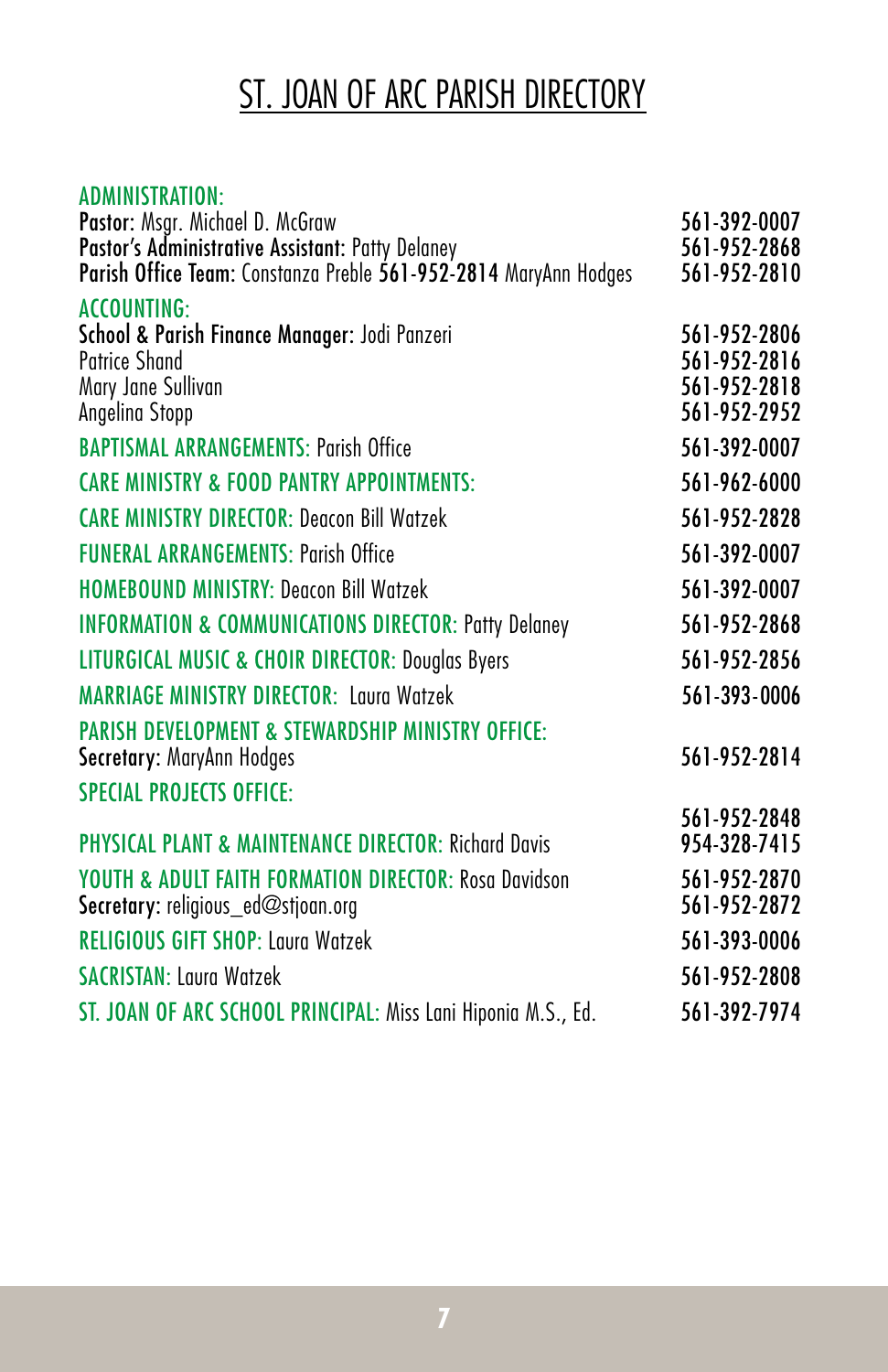

#### CATHOLIC CHURCH ጼ SCHOOL



The mid 1950s Boca's first Catholic Women's Guild was born.

### 1950 1956

In December, the first Mass was celebrated at Halbert's Aerology Laboratory at 170 20th Street. Funds were raised by the faithful and a permanent church and the beginnings of a grade school soon followed.

### 1972 1979 1984

Fr. Ronald Pusak was appointed Pastor.



Parish was expanded to include a library, medic center, religious education office and more classrooms. The basic curriculum was reinforced with more staff members, and expanded CCD and youth ministry programs.



Msgr. John R. McMahon

- Pastor, Msgr. John R. McMahon began his tenure.
- Members of the church formed "The Coat of Arms Society."
- Began fundraising for a new, larger church complete with a separate chapel for Eucharistic Adoration, air conditioning, seating to accommodate 1200, and a family room.

### 2005

- Groundbreaking ceremony of new Sports Arena for the school presided over by Most Reverend Bishop Gerald Barbarito.
- "Blue Ribbon School of Excellence" was awarded by the U.S. Department of Education to St. Joan of Arc School. Only 296 schools in the entire country received this award.

### 2006

The magnificent bronze sculpture of the St. Joan of Arc Corpus of Christ was unveiled as it graced the sanctuary. This original masterpiece was commissioned by an Anonymous church member.

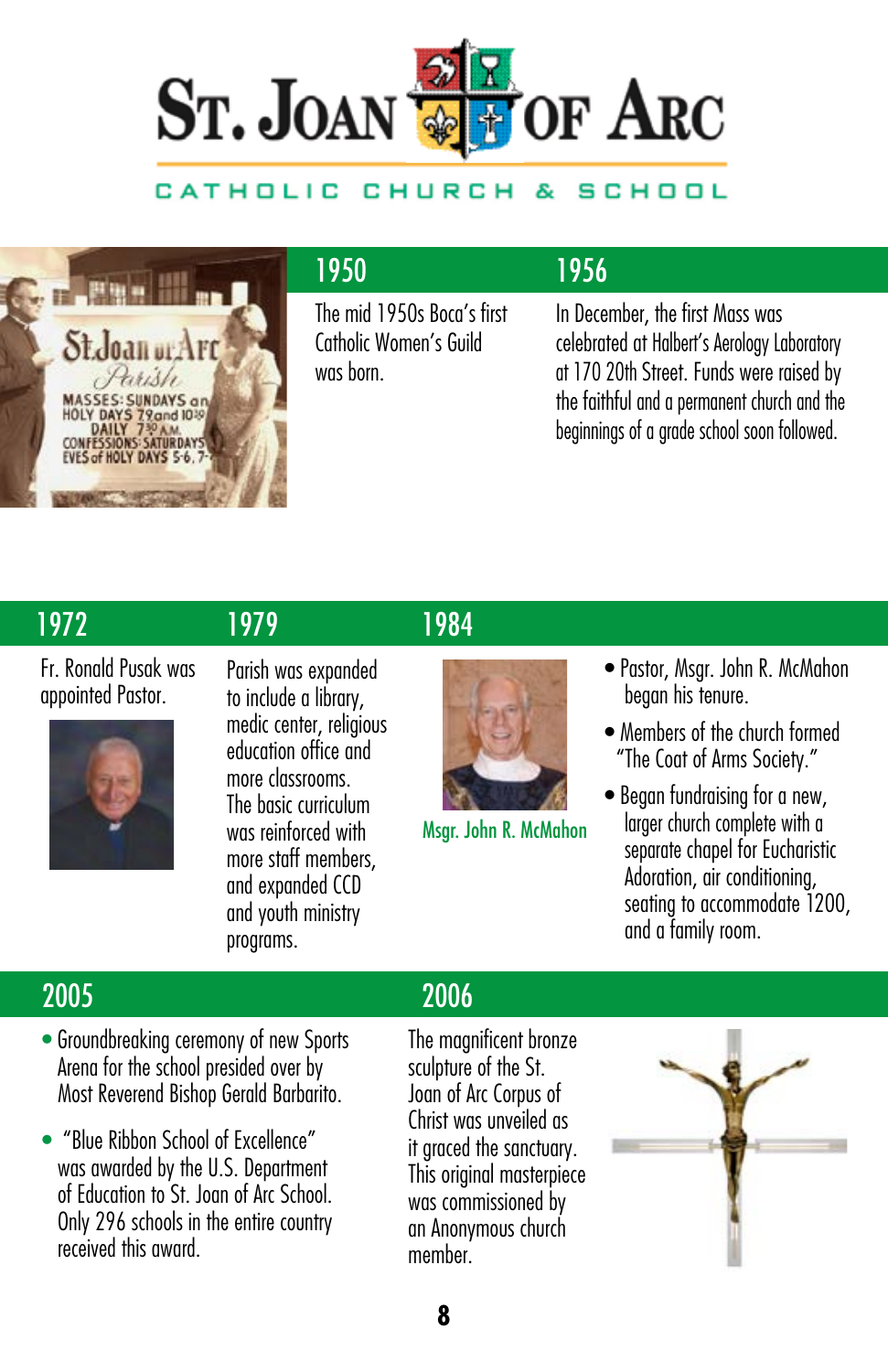## PARISH HISTORY

| 1959                                                                                          | 1960                                                                                                                                                                                                                                                                                        | 1964                                                                                                                                                                                                          | 1967                                                                                                                                                                                   |
|-----------------------------------------------------------------------------------------------|---------------------------------------------------------------------------------------------------------------------------------------------------------------------------------------------------------------------------------------------------------------------------------------------|---------------------------------------------------------------------------------------------------------------------------------------------------------------------------------------------------------------|----------------------------------------------------------------------------------------------------------------------------------------------------------------------------------------|
| On November<br>11th, St. Joan of<br>Arc Catholic Church<br>formally becomes a<br>parish.      | On March 11, our first SJA Church<br>building is designated.<br>On September 19, some 70<br>students gathered in the rambling<br>old rented warehouse on 20th<br>Street and St. Joan of Arc School<br>was born.<br>In 1961, The east wing<br>welcomed 250 first to eight<br>grade students. | Under the motivation<br>of Pastor Fr. Paul Leo<br>Manning, enough<br>funds were raised<br>to open a second<br>school building and<br>the first kindergarten<br>class began. School<br>enrollment rose to 420. | A social hall was added<br>to the parish, which also<br>housed the start up<br>program of<br>out-reach ministries<br>serving the hungry,<br>homeless and aged<br>community population. |
| 1988                                                                                          | 1990                                                                                                                                                                                                                                                                                        | 1995                                                                                                                                                                                                          |                                                                                                                                                                                        |
| The new church was<br>dedicated by Thomas<br>V. Daily, the first<br>لتنابيها بالبالب ببالبانه | The old church became<br>Our Lady of Mercy Center                                                                                                                                                                                                                                           | • The widow of a businessman from Minnesota<br>donated one million dollars to the parish to<br>provide space for a pre-kindergarten. A new<br>two-stary wing was added and enrollment                         |                                                                                                                                                                                        |

Bishop of the Palm Beach Diocese

two-story wing was added and enrollment increased to 685. • Under the direction of Sister Carmen Alvarez, St. Joan's Hispanic Ministries grew to include English and computer

literacy, Bible studies, and youth CCD.

### 2008

Another anonymous benefactor donated one million dollars towards enclosing the existing Sports Arena. Monsignor McMahon launched the Legacy Campaign and raised the matching funds needed to enclose the proposed multi-use arena. The Athletic Center was named in his honor.

### 2009

- Monsignor Michael D. McGraw appointed to our parish as Pastor.
- The Ark, a new children and youth ministry house across the street from the church was opened. The Music Music Michael D. McGraw V.F.



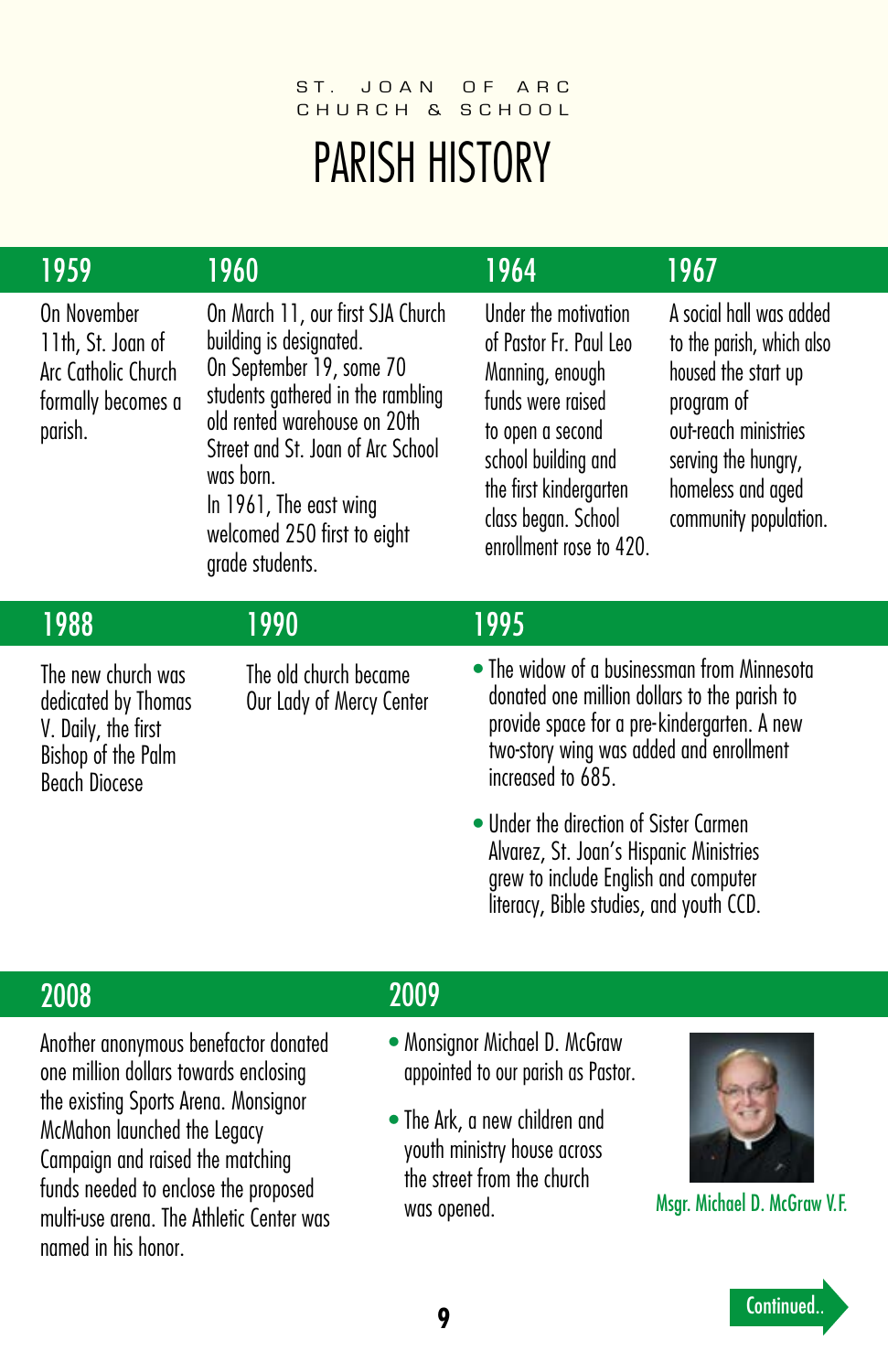### 2011 2012

Our Journey Forward Strategic Planning process began with the participation of over 800 parishioners who participated in a parish-wide survey, meetings, and prioritizing of goals and initiatives.

Based on a parish needs assessment, and a subsequent review of parish facilities usage, it was apparent the SJA parish was straining to accommodate current demand utilizing existing buildings and the 52 year old Mercy Center.

- Two new development programs were launched to increase annual and planned giving, namely The Coat of Arms Society and the Arc Angel Society.
- The Journey Forward Strategic Planning Process is completed. New committees were formed and initiatives started. In order to accommodate current demand and new initiatives that were identified through the Journey Forward process a master plan for parish facilities was addressed. A collective, strategic decision was made to initiate a capital campaign to make improvements to the campus.

In the Spring of 2015 having raised 70% of the goal the Diocese gave permission to plan the Ground Breaking Ceremony.

On June, 2, 2015, the Ground Breaking Ceremony was held for a new gazebo and new Mercy Center. The event was officiated by the Most Reverend Gerald Barbarito and Msgr. Michael McGraw, and included the participation of the Mission and Finance Council Board members, Campaign Committee members, the Contractors, Architect, the school and parish community. An early start permit was received from the City and construction began on the Gazebo on June 15th.

#### $2015$  2014 2015 2016

St. Joan of Arc's new and improved Gazebo was blessed, Monday, February 1st. The Grand Opening of the SJA campus Gazebo was a joyous event Msgr. Michael McGraw thanked all of our Journey Forward participants as this first phase of our journey is completed. As a parish community we set a goal, created a plan and completed this first phase. The tilt walls were erected the week of February 29, forming the exterior walls of the new Mercy Center.

### 2019

St. Joan celebrates 60 years of parish life in Boca Raton with several events throughout the year including a party with about 200 volunteers and 1,000 parishioners in attendance!



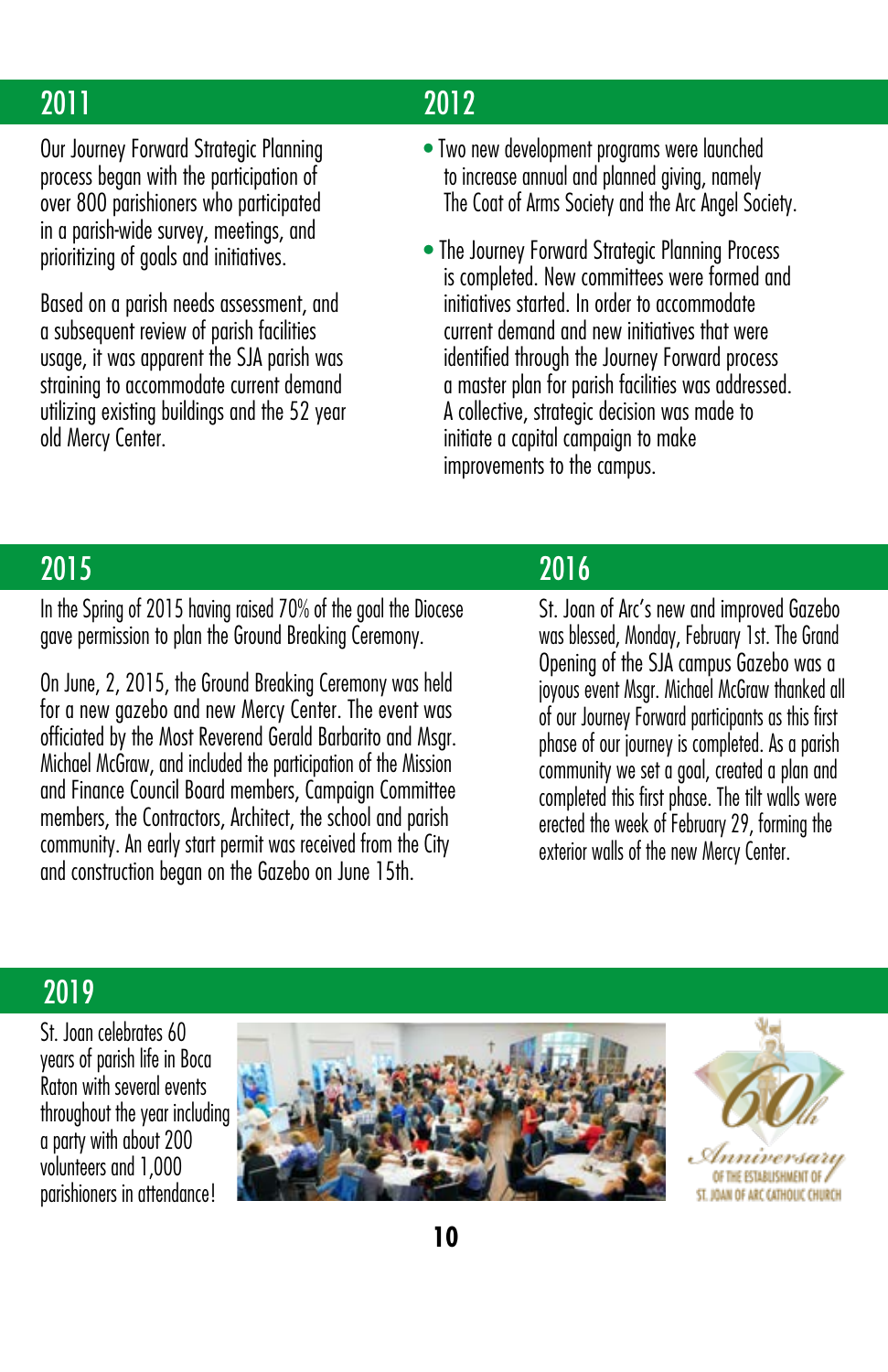### 2013 2014

Architectural firms were interviewed, and a plan for facilities was presented and approved by the St. Joan of Arc Mission and Finance Council and Bishop Gerald Barbarito of the Diocese of Palm Beach. The parish family is asked to support a one-time giving campaign to help it build a new "heart" for parish services and social functions so that its family tradition of giving and caring can continue for another 25 years and beyond. This \$5.5 million campaign will enable implementation of Journey Forward initiatives that pertain to increasing space and availability for parish ministries and social gatherings. St. Joan of Arc receives a major challenge gift of \$1,250,000, to advance the arts programs at St. Joan of Arc School and help build the new mercy center.

The Journey Forward Campaign Committee was formed and the quiet phase of the Journey Forward Pastoral campaign was initiated. By the end of 2014 the quiet phase had raised \$4,700,000 in gifts and pledges.



### 2017

The New Mercy Center is completed and dedicated along with the beautiful Palm Court. The new and expanded playground provides great fun for our young children. The completed Sports Field is a new venue for our lively sports program. Our four-year Journey Forward Pastoral vision and plan is significantly completed.



Founded in 1959, St Joan of Arc Catholic Church and School celebrated its 60th Anniversary with a year-long celebration from January 1, 2019 until December 30, 2019. The celebration consisted of a series of events to bring the parish community together while celebrating its rich history.

The Diamond Anniversary year kicked-off with the 60th Anniversary Spring Celebration on March 29th with over 1,000 parishioners in attendance. The 60th Anniversary Spring Celebration welcomed parishioners of all ages with food and drink, music, bingo, and activities for everyone who attends.

In conjunction with the celebratory events the parish established a 60th Anniversary Parish Advancement Fund with a goal of raising \$360,000 to replace the broken 30 year old A/C units in the church, install new church carpet, and to reupholster the 30 year old church pew cushions and church chair cushions.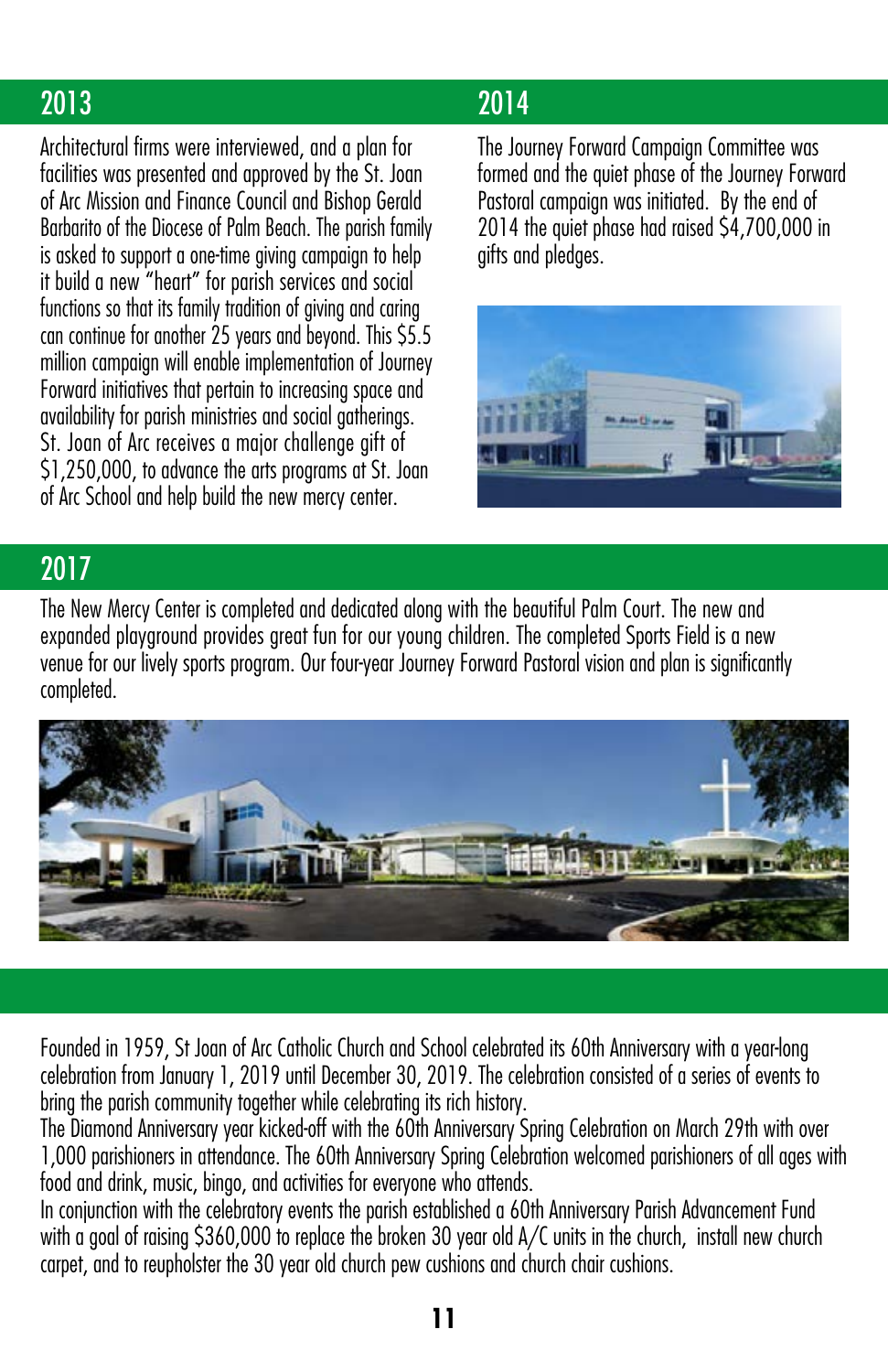# **ST. JOAN OF ARC CARE MINISTRY** Deacon Bill Watzek, *Care Ministry Director* 561-962-6000

(Monday - Friday, 9:00am -12:00 Noon)

Strives to alleviate emergency needs and improve the quality of life, both spiritually and physically, for those seeking assistance and help them become more productive members of our society. Raise funds, recruit, train and schedule volunteers to respond to requests for assistance.

### **ST. JOAN OF ARC FOOD PANTRY**

#### Deacon Bill Watzek 561-962-6000

(Saturday, 10:30am -12:00 Noon)

Non-perishable food items are collected outside Church after all Masses on the third Sunday of each month, or can be dropped off at the Church offices at any time. They are distributed to local families and individuals in need.

*YOU ARE INVITED...to donate food items ...help organize the pantry or distribute food*

#### ST. JOAN OF ARC CHURCH & SCHOOL

## CARING **MINISTRIES**

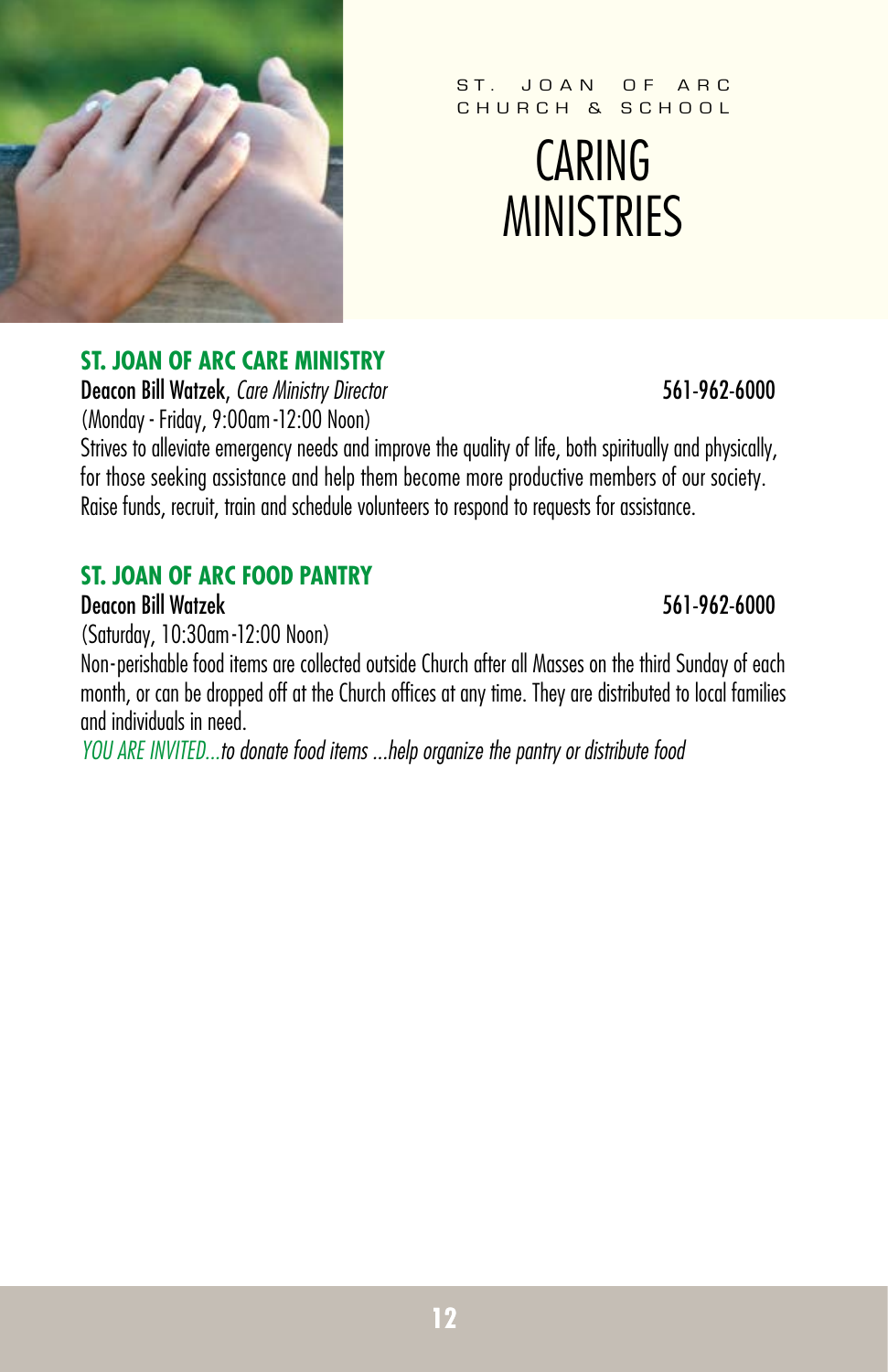

## PARISH MINISTRIES & ACTIVITIES

#### **DAD'S CLUB**

#### Ryan Merritt stjoansdad@gmail.com | 561-245-1318

All dad's in the parish are welcome to join this morning of fellowship. The Dad's Club meet on Monday mornings 7:30am at Mercy Center. Drop off your children and stop by Mercy Center for coffee and fraternity.

#### **MEN'S SPIRITUAL MINISTRY**

The Men's Spiritual Ministry of St. Joan of Arc Church exists to develop godly, Catholic men through Christian fellowship, education and service. We gather in Christ's love and offer an environment of encouragement, confidentiality, and support. Mondays, 7:30pm.

### **MOTHER MARY CONTINIUM**

wheelermaryann@bellsouth.net | 561-715-6420 Join us for a Bible study starting with the Rosary. Fridays 8:30am - 10:30am.

**SOULCORE CLASS**<br>**Ramona Joachim**. Certified Instructor Ramona Joachim, *Certified Instructor* ramonajoachim@att.net | 561-866-4820 Ready to be transformed physically, spiritually and emotionally? Exercise for mind, body and soul. Monday & Wednesday 6:30pm-7:30pm in the St. Joan of Arc Sports Arena

#### **ST. ELIZABETH MINISTRY**

#### Laura Watzek watzek\_laura@stjoan.org | 561-952-2808

A welcoming group for the parents of recently baptized children at SJA, to invite them to join our Parish ministries and Activities, as well as invite them to consider our School or Religious Education in the future.

### Paul Paschke 561-392-2476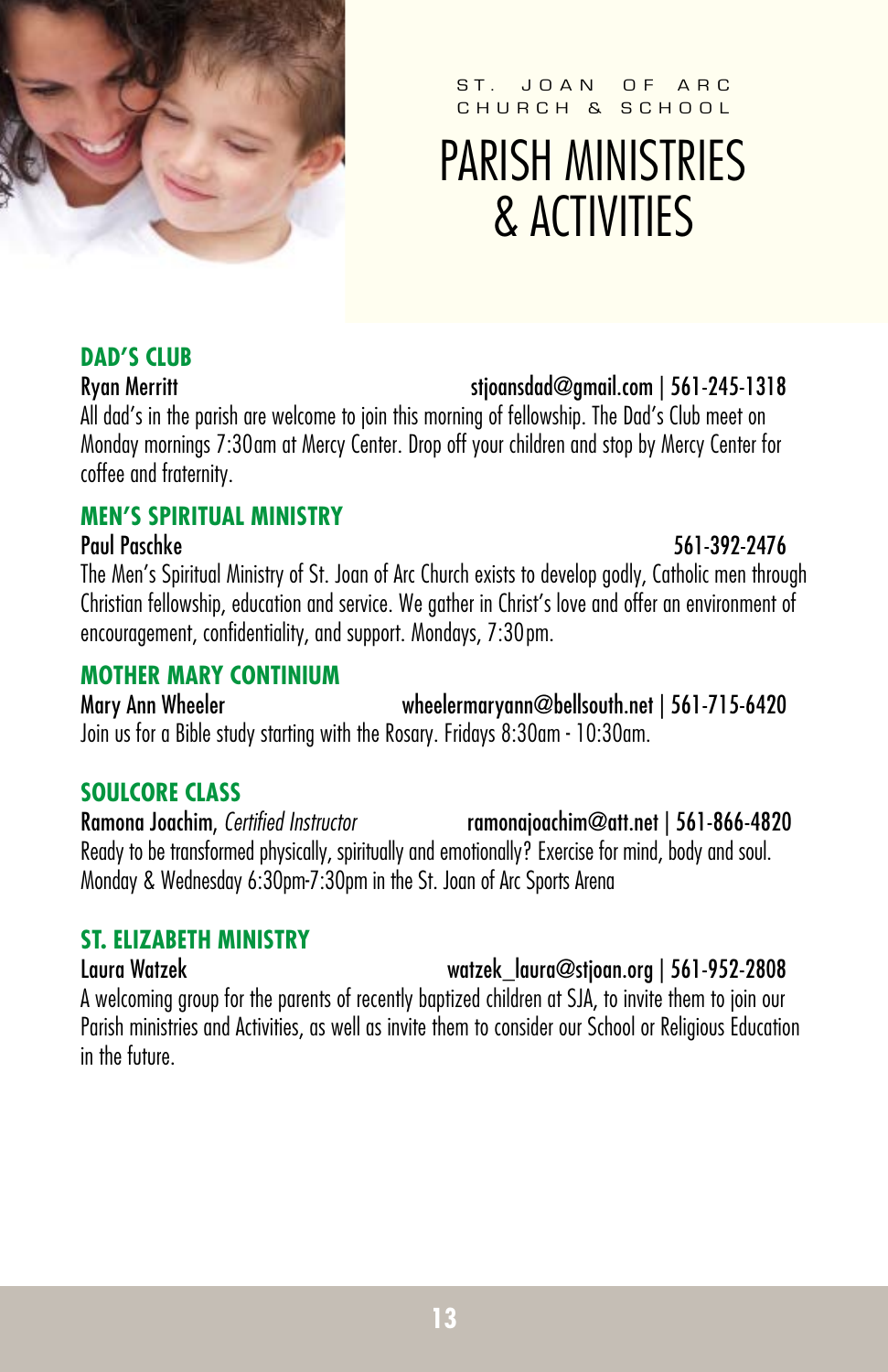

#### ANIC MINIS MINISTERIO HISPANO IRCH & SCF<br>ANIIC AAINIK FANIU MINIOI<br>ICTEDIA LICE HISPANIC MINISTRY/

#### **SERVICIOS RELIGIOSOS:** Constanza Preble, *Scheduling* 561-392-0007 Misa en Español: Domingos 6:30 pm Confesiones: (En Español e Ingles) Domingos 5:50pm a 6:20pm antes de la misa Clases de preparación para el Bautismo: Tercer martes del mes 7:00pm Bautismos en español: Cuarto Domingo del mes 1:30pm Clases de Confirmación y Adultos R.I.C.A. Fiesta de la Virgen de la Caridad del Cobre: Cada año en Septiembre Fiesta de Nuestra Señora de Guadalupe: Cada año el 12 de Diciembre Charlas de Cuaresma Via Crucis: Todos los jueves de Cuaresma Charlas de Adviento, Concierto Navideño Ministros de la Eucarista para visitar enfermos **GRUPOS DE ORACIÓN:** Grupo de Oración Santa Juana de Arco: Jueves 7:00pm - 8:00pm Fernando y Jeannette Córdova 561-573-0194 | 561-270-7388 Grupo de Oración Padre Pío: Jueves 9:00 am - 10:00 am

Rosario por Vocaciones Sacerdotales Miércoles 9:30am Mujeres de Gracia (WOG en Español) Sol Garnica 561-391-6138 Clases de Biblia: Ultimo Lunes del mes Fernando Córdova 561-573-0194 Rosario por Vocaciones Sacerdotales Martes 7:00pm en la Capilla

**14**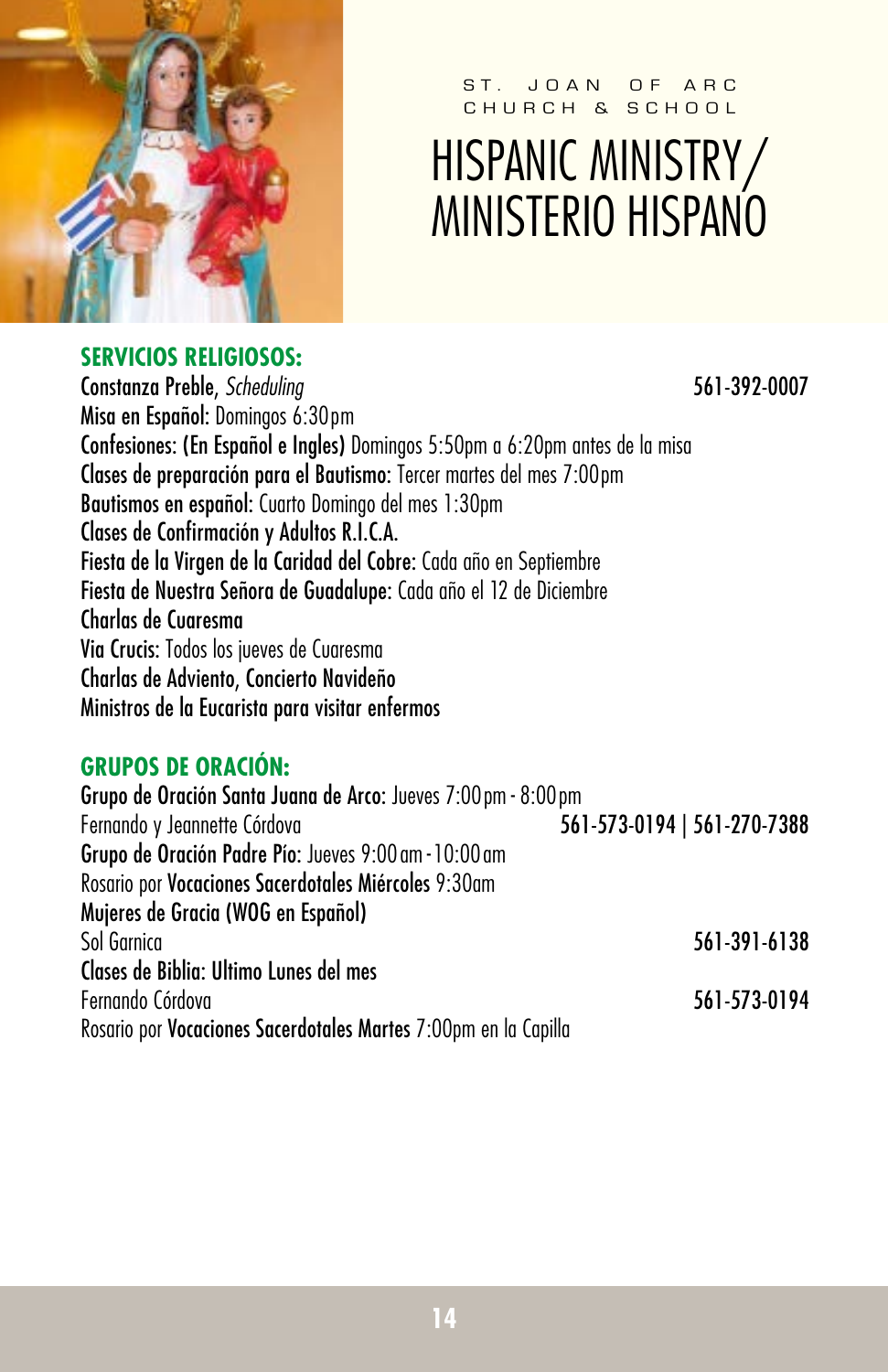### **CONCEJO DE MUJERES CATÓLICAS (CCW EN ESPAÑOL, GRUPO SANTA ANA):**

Ultimo miércoles de cada mes 8:00am – 10:00am Retiro Anual para Señoras

#### **MINISTERIOS:**

| Música Litúrgica                                             |              |
|--------------------------------------------------------------|--------------|
| Ministros Extraordinarios de la Eucaristía: Fernando Córdova | 561-573-0194 |
| Monaguillos: Diácono Bill Watzek                             | 561-952-2828 |
| Liturgía de la Palabra para Niños                            |              |



ST. JOAN OF ARC CHURCH & SCHOOL

## WORLD MISSION **OUTREACH**

## **INTERNATIONAL MISSION OF FRIENDSHIP**

Peru - Cristy Manceri csmanceri16@gmail.com mab395@bellsouth.net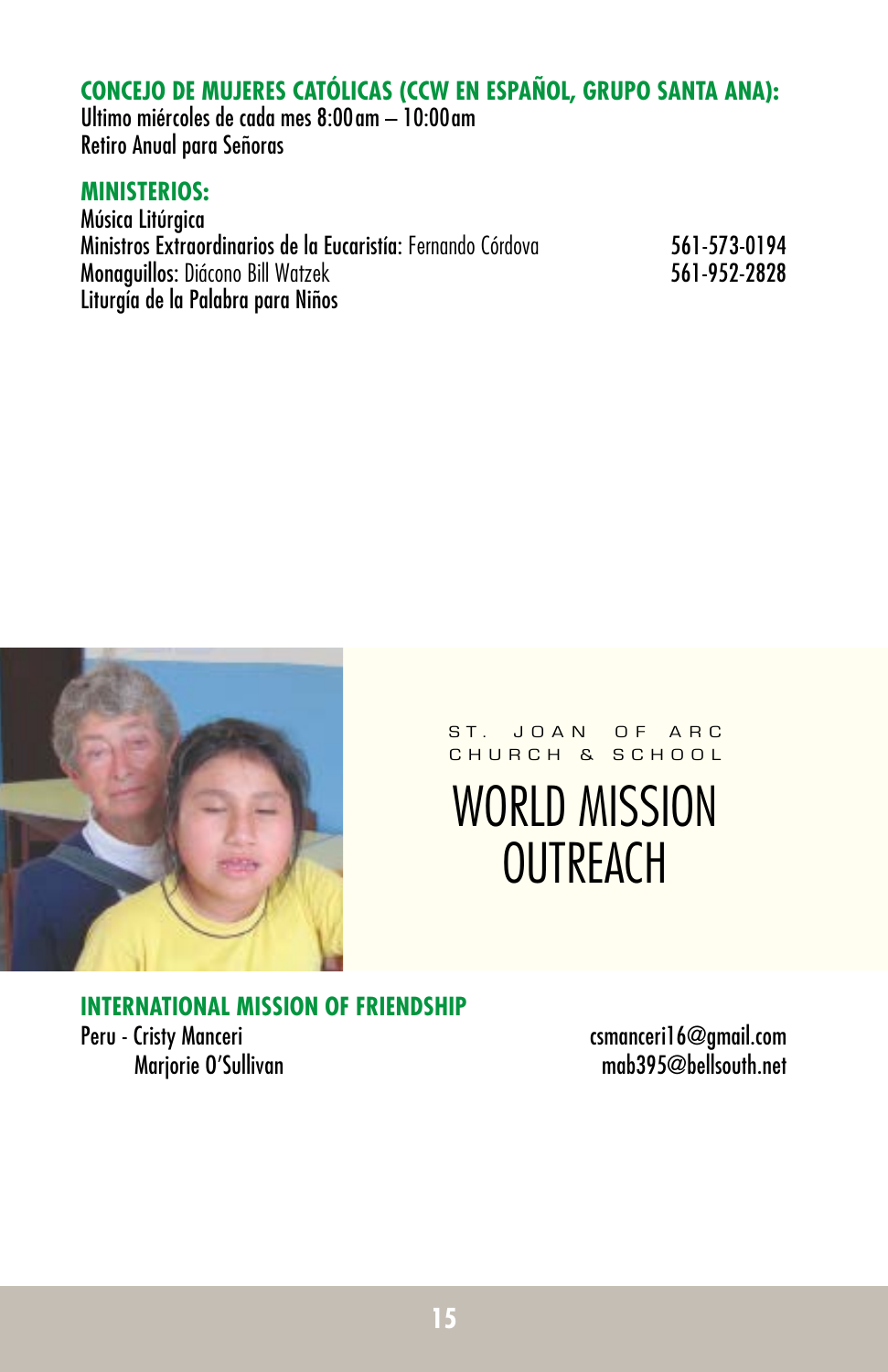

## ORGANIZATIONS IN PRAYER

#### **BIBLE STUDY GROUPS**

Parish Office 561-392-0007 Offered two times weekly at Kilby House. No previous knowledge of scripture required. All are welcome. Sunday morning 9:15 am - 10:30 am Thursday morning 9:00 am - 10:30 am

#### **KOINONIA**

Tim DiPalma 561-901-1114 Pat McLaughlin pat@mmainc.us

A Parish weekend experience, where we encounter Christ in a most unique way. It takes place during the Lenten Season, and it is limited to 36 participants. This meaningful weekend is held at our SJA campus, with all meals provided. Early registration is recommended. KOINONIA is a Greek word meaning "communion by intimate participation." Participants meet once a month after graduating from the retreat.

#### **WOMEN OF GRACE**

#### Martha Nicolli 561-212-8673 | mnicolli@womenofgrace.com

A powerful 9-week Catholic study series that will lead women upon a journey of discovery and transformation through prayer, Scripture, church documents and teachings, the Catechism and the lives of women saints. Registration is required.

#### **WOMEN'S REFLECTION GROUP BIBLE STUDY**

A women's book study where you can share and connect with other women as we reflect on God's Biblical truths. Monday mornings 8:30 am - 10:30 am

#### Patty Hughes 561-289-7642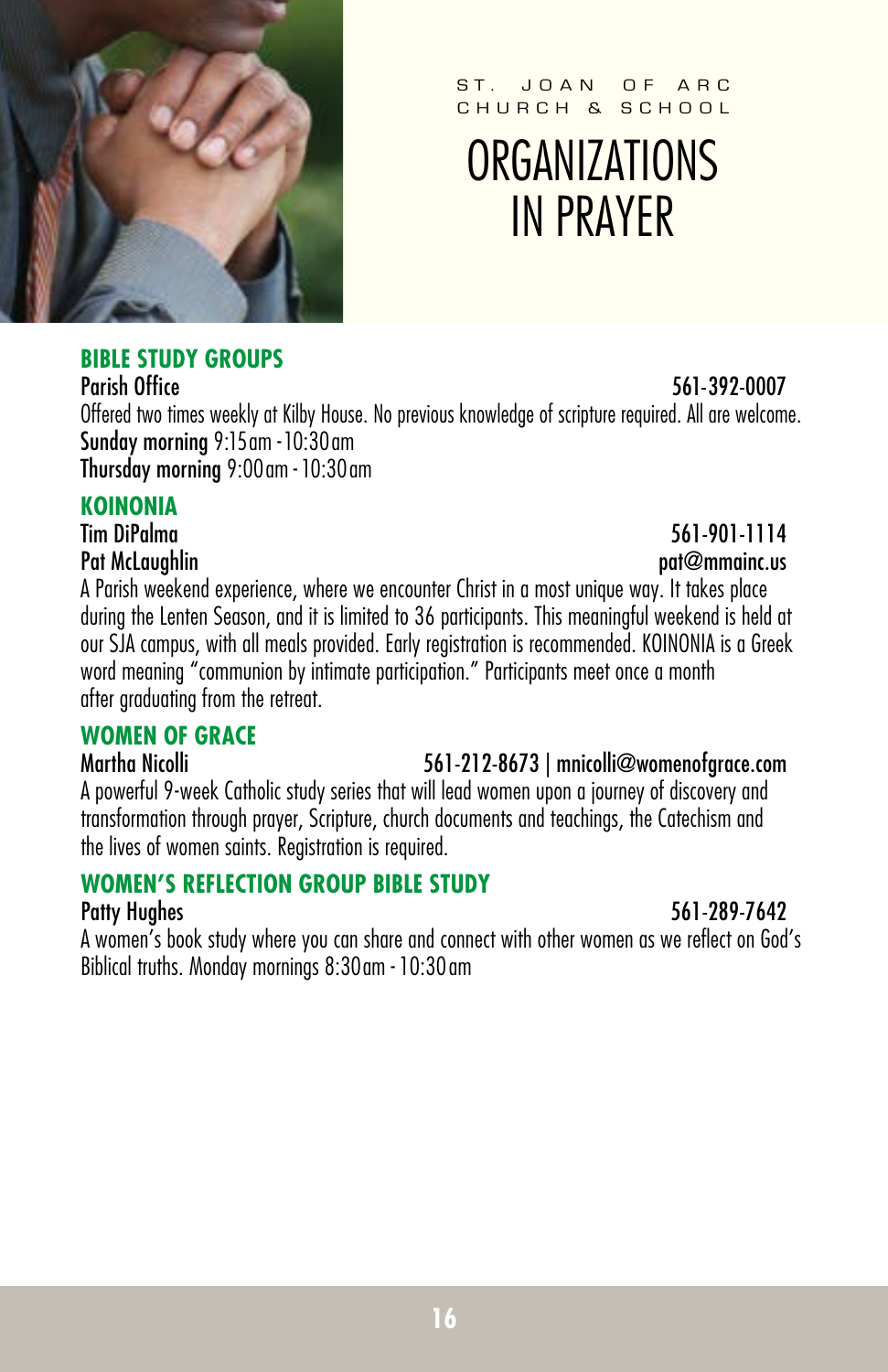## CHURCH RELATED **MINISTRIES**

#### **ALTAR SERVERS (ADULTS), M.A.S.S.**

Laura Watzek 561-952-2808 Adults who help at daily liturgies and Sundays, especially when there are no Deacons assisting the Celebrants. *YOU ARE INVITED...to help on a weekly basis or as a substitute.*

#### **ALTAR SERVERS (YOUTH)**

Deacon Bill Watzek 561-952-2828

SJA school and CCD students in 3rd arade or higher, who have received 1st Holy Communion that wish to serve at the altar of the Lord, and assist the priests and the deacons in the celebration of the Sacred Liturgy *YOU ARE INVITED... for training and study.*

Saturday Mass: 4:30pm Sunday Masses: 7:30am, 9:15am, 10:45am, 12:15pm & 6:30pm (Spanish)

#### **ANNULMENTS**

Deacon Bill Watzek 561-952-2828 By appointment only.

### **ALTAR SOCIETY**

561-952-2808 Members assist with maintaining altar linen throughout the year. Schedule is on a rotation basis.

#### **EUCHARISTIC ADORATION**

Laura Liguori 561-910-3577 Adoration in the Chapel every Tuesday from 5:00 pm - 9:00 pm; also every Friday from 7:00 am - 9:00 pm with Rosary. Join us for one hour to spend prayerful time in the presence of Jesus.

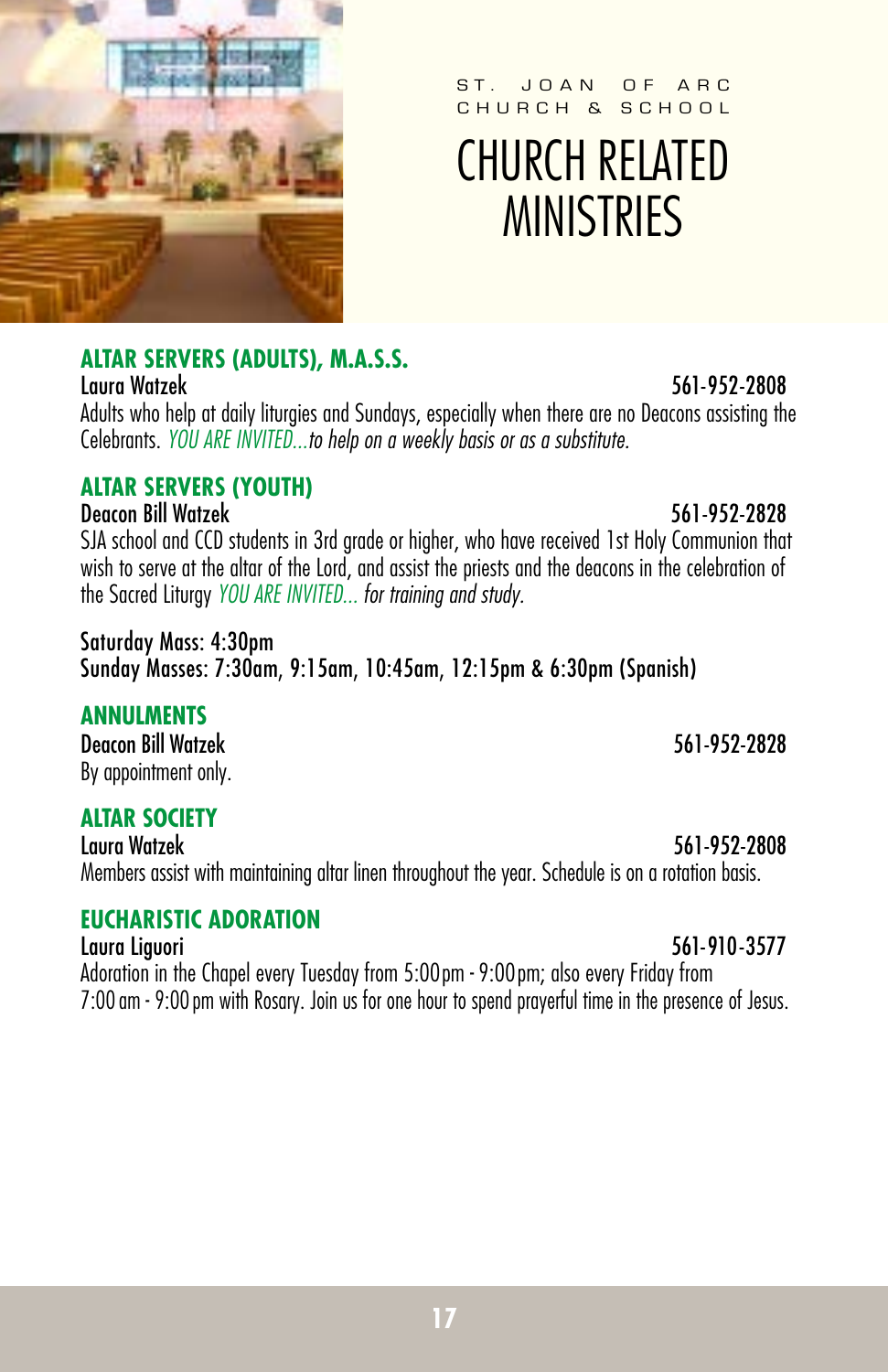**EXTRAORDINARY MINISTERS OF HOLY COMMUNION (Church, Hospital, & Nursing Homes)** Deacon Bill Watzek 561-952-2828 Assists with the distribution of Holy Communion and Sacramentals during Mass, and in the hospital

and nursing homes.

### **EXTRAORDINARY MINISTERS OF HOLY COMMUNION (Homebound/Pastoral Care)**<br>Degron Bill Watzek Supervisor

**Deacon Bill Watzek**, *Supervisor* 

#### **FUNERALS**

|                           | Funeral Arrangements in the Parish Office: Constanza Preble, MaryAnn Hodges 561-392-0007 |                 |
|---------------------------|------------------------------------------------------------------------------------------|-----------------|
| Coordinator: Mary Lavalle |                                                                                          | mlaval7@aol.com |
| Constanza Preble- Spanish |                                                                                          | 561-392-0007    |

#### **LECTORS**

Mimosa Louinis (liaison) 561-391-4895 Men and women trained to serve as lectors.

#### **WORSHIP AND SPIRITUALITY COMMITTEE**

Deacon Bill Watzek 561-952-2828 Guides liturgical spirituality and assists with planning, environment, organization of liturgies and other worship events.

#### **MARIAN ROSE GARDEN CLUB**

Wendy Horton 561-952-2838 The Marian Rose Garden club meets for approximately one hour every other Thursday afternoon at 4:00pm. Responsibilities include trimming, fertilizing, and caring for the plants in the Marian Garden.

#### **LITURGICAL MUSIC MINISTRY/CHOIR**

Douglas Byers, *Liturgical Music Ministry Director* 561-952-2856 Msgr. Michael D. McGraw, *Supervisor*

The essential purpose of this ministry is to *"give glory to God"* and to help our parish praise God as a community at the weekend and special sacramental liturgies. *YOU ARE INVITED... to join one of our adult, youth or children's choirs (rehearsals weekly)*

#### **USHERS (Ministers Of Hospitality)**

Deacon Bill Watzek, *Supervisor* 561-952-2828

Men and women at St. Joan of Arc represent the parish and the community in their function as hosts and hostesses at our liturgies. Their role is decisive in creating an atmosphere of hospitality and friendliness among members of the assembly.

## Javier Palomo 561-445-1782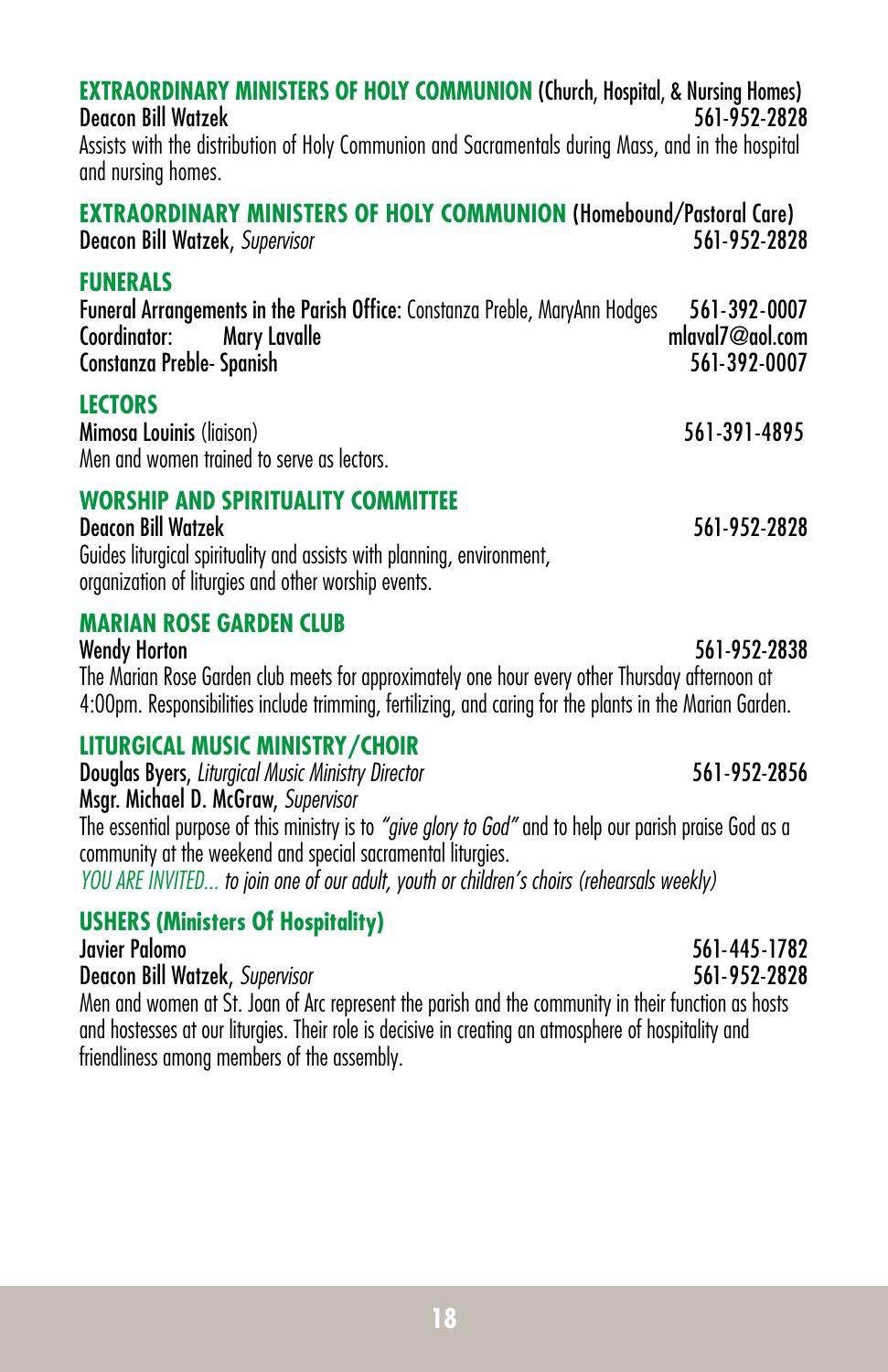

## YOUTH & ADULT FAITH FORMATION **MINISTRY**

#### **RELIGIOUS EDUCATION, LIFE LONG FAITH FORMATION**

| Rosa Davidson, Youth & Adult Faith Formation Director                                      |                                        | 561-952-2870 |
|--------------------------------------------------------------------------------------------|----------------------------------------|--------------|
| Secretary                                                                                  | religious ed@stjoan.org   561-952-2872 |              |
| Fr. Robinson Aza, Chaplain                                                                 |                                        | 561-392-0007 |
| Catechetical classes are held for those who attend public or private non-Catholic schools. |                                        |              |
|                                                                                            |                                        |              |

For registration, please call the office at 561-391-4345.

| <b>SUNDAYS:</b> | Grades K-8 | 9:00am-10:15am       |
|-----------------|------------|----------------------|
| WEDNESDAYS:     | Grades K-8 | $5:00$ pm $-6:15$ pm |

#### **R.C.I.A. (Rite of Christian Initiation of Adults and Children)**

| Rosa Davidson, Youth & Adult Faith Formation Director | 561-952-2870 |
|-------------------------------------------------------|--------------|
| <b>Janet Sheldon</b>                                  | 561-212-2526 |
| George Kunzman                                        | 561-394-7128 |
| Fr. Robinson Aza, Chaplain                            | 561-392-0007 |

*R.C.I.A. for adults:* A journey of Faith, designed for those adults who wish to become members of the Catholic Faith Community. CATECHUMENS: Those who wish to celebrate one or more sacraments of Baptism, Eucharist, and Confirmation. CANDIDATES: Those who wish to celebrate one or more sacraments of Reconciliation, Eucharist, and/or Confirmation. RCIA meets on Sunday mornings.

*R.C.I.A. for children:* Catechetical classes offered for students grades 9-12 to prepare them in one year for reception of sacraments of Baptism, Holy Communion and Confirmation at The Easter Vigil.

#### *YOU ARE INVITED...*

- *...to invite those you know who are searching for faith formation*
- *...to become a sponsor who accompanies a member on their journey*
- *...to provide refreshments for a weekly meeting*
- *...to become a prayer partner for someone who is on this journey*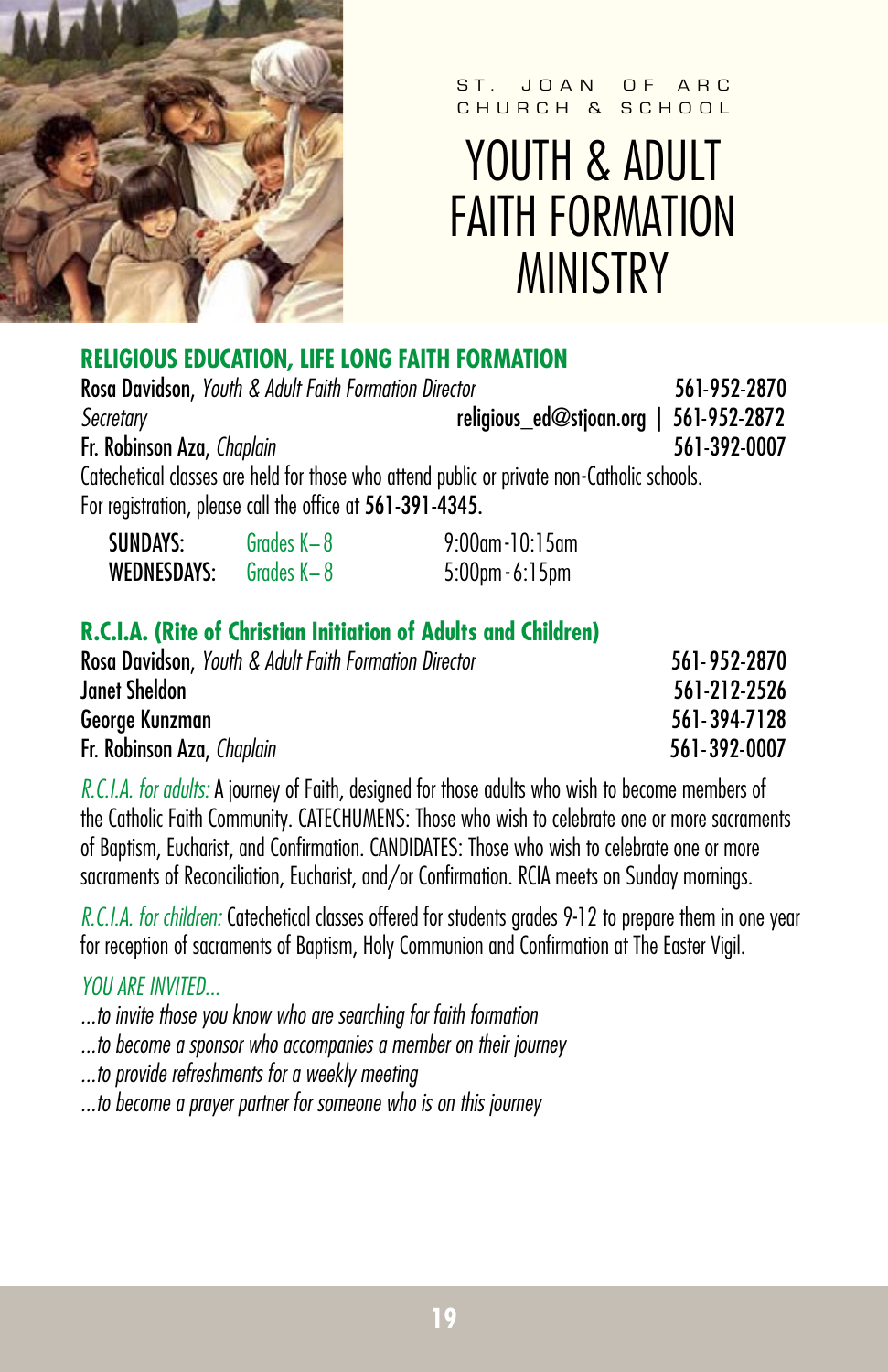#### **FAMILY CATECHESIS**

Rosa Davidson, *Parish Catechetical Leader* 561-952-2870 The Family Catechesis offered on Sunday mornings brings families together once a month for class in the parish. Parents teach lessons at home following prepared lesson plans. Children complete assignments at home and turn in to class in parish.

#### *YOU ARE INVITED...*

*...to serve weekly as a catechist or aide. Help when needed as a substitute or tutor ...to assist in office work, hospitality or babysitting ...assist in Special Needs Ministry ...to share your artistic, musical talents or computer skills ...use your ability to organize. Volunteer support includes training, formation and consultation.*



#### **MARRIAGE PREPARATION**

Laura Watzek, *Marriage Ministry Director* watzek\_laura@stjoan.org 561-952-2854

#### **ENGAGED ENCOUNTER**

Presentations are made to engaged couples preparing for marriage. This program is required for all engaged couples

#### **FULLY ENGAGED PROGRAM (Pre-Marital Preparation)**

Deacon Bill Watzek watzek\_bill@stjoan.org | 561-952-2828 Laura Watzek watzek\_laura@stjoan.org | 561-952-2854 A confidential preparation of the engaged couple for the reception of the Sacrament of Matrimony by trained mentor couples from the parish.

ST. JOAN OF ARC CHURCH & SCHOOL

MARRIAGE

PREPARATION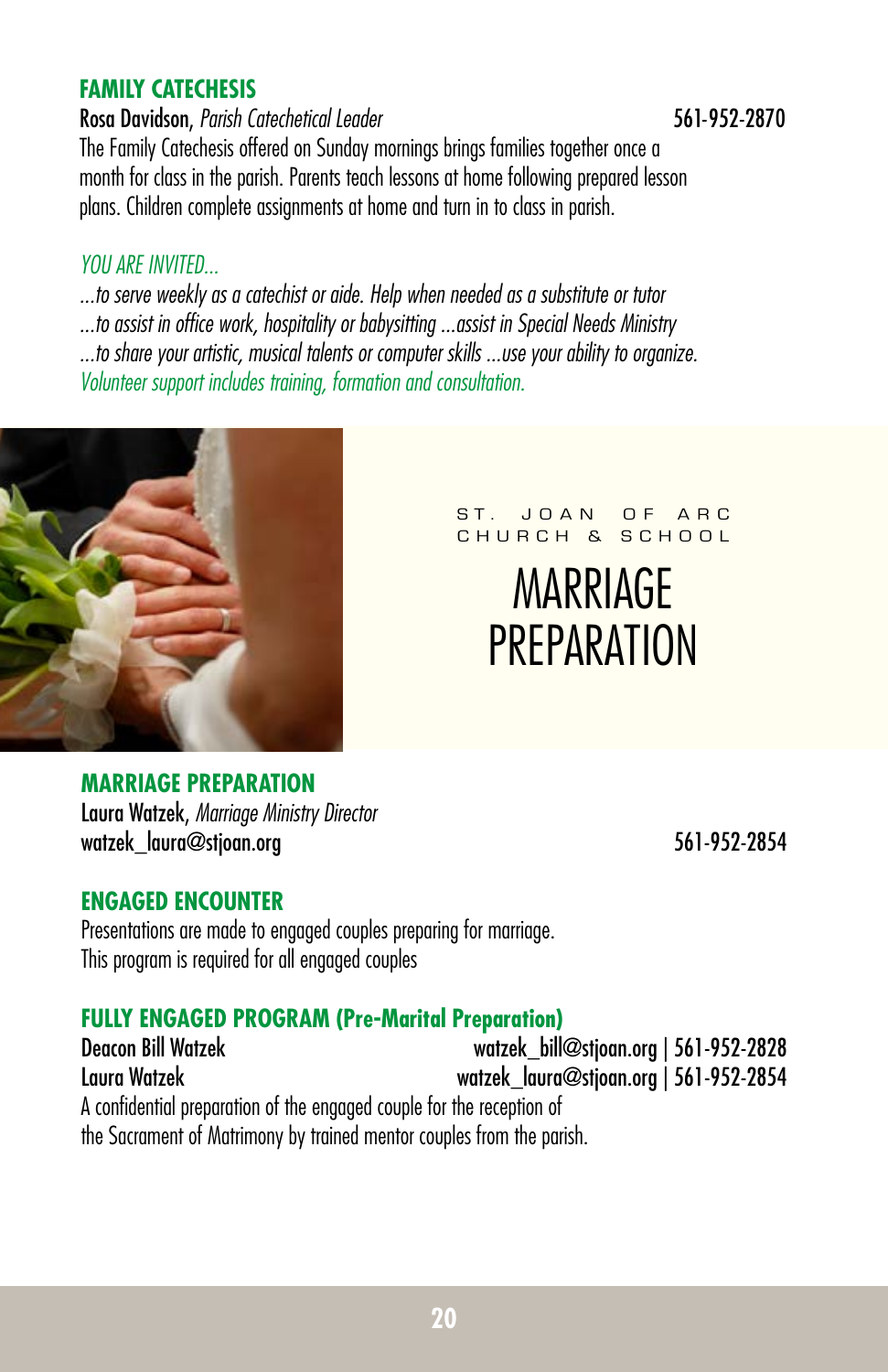

## **SOCIAL MINISTRIES**

### **HOLIDAY FUN AND FELLOWSHIP MINISTRY**

Jean Ordonez*, Coordinator* 561-350-0643 | jean.ordonez@gmail.com The St. Joan of Arc Holiday Fun & Fellowship Ministry organizes three key holiday dinner gatherings for our parishioners:

- *1. Thanksgiving Day Dinner Cruise a 2-hour Cruise with a traditional Thanksgiving dinner*
- *2. Christmas Brunch*
- *3. Easter Dinner*

Join your spiritual family for a special time with fellow parishioners filled with prayers, fun, laughter and good food. Look for the announcements in the Church Bulletin.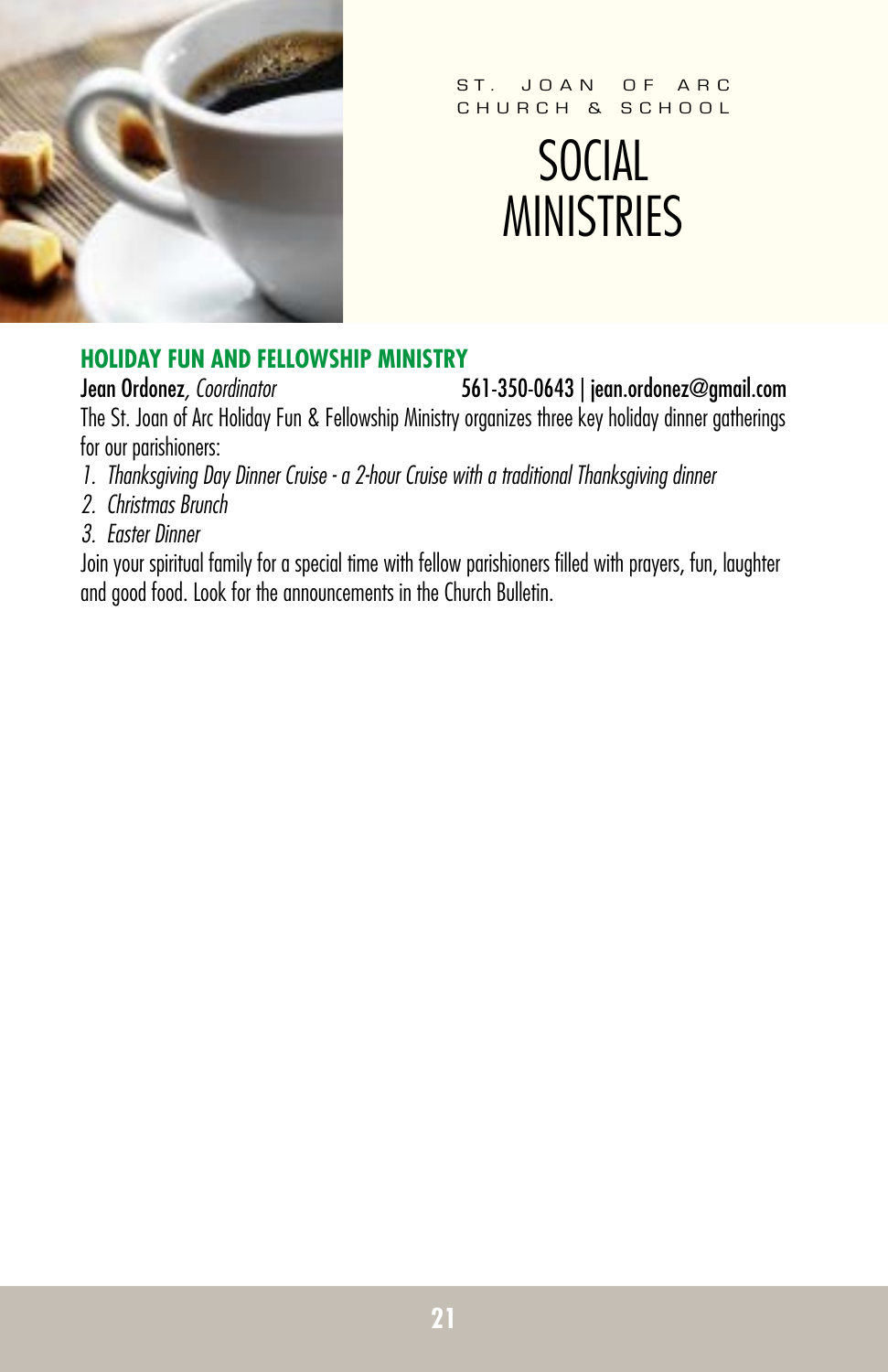

## COMMUNITY & CHURCH ISSUES

#### **COLUMBIETTES**

Terry Picinich 407-697-5231

Columbiettes are a unified body of Catholic women who work side-by-side with the Knights of Columbus. Enjoy the challenges and satisfaction of making a difference.

### **COUNCIL OF CATHOLIC WOMEN**

|  |  | Beth Hartigan |
|--|--|---------------|
|--|--|---------------|

| Beth Hartigan                                                  | 561-212-6561               |
|----------------------------------------------------------------|----------------------------|
| St. Ana Circle . Valerie Schmatz-Lopez                         | 954-232-9059               |
| St. Clare Circle • Carole Gulisano 561-416-9123<br>$\bullet$   | Karen Khan 561-445-3399    |
| St. Elizabeth Circle • Roxanne Blade 954-818-9281<br>$\bullet$ | Renee Johnson 704-853-9703 |
| St. Martha & Mary Circle . Cynthia McLaughlin 561-238-6026     | 561-665-1805               |
| St. Monica Circle . Ann Sheldon                                | 561-391-7941               |
| St. Theresa Circle • Pat St. Germaine                          | 561-395-2790               |
| .                                                              |                            |

Women acting together in affiliation with the National and Diocesan Councils to educate and empower one another in spirituality, leadership and service. Our variety of parish programs and events welcome the talents of women of all ages and backgrounds. We strive to enrich the spiritual dimension of their lives through service and build lifelong friendships filled with camaraderie, support and community development.

#### **KNIGHTS OF COLUMBUS**

Parishioners are invited to become Charter Members of St. Joan of Arc's Knights of Columbus Council #13051. We meet the second Monday of every month.

#### **RESPECT LIFE**

Constanza Preble, *Liaison* 561-392-0007

This ministry is commissioned by the Church to be an instrument for information, resources and action that fosters the sanctity of life from conception to death.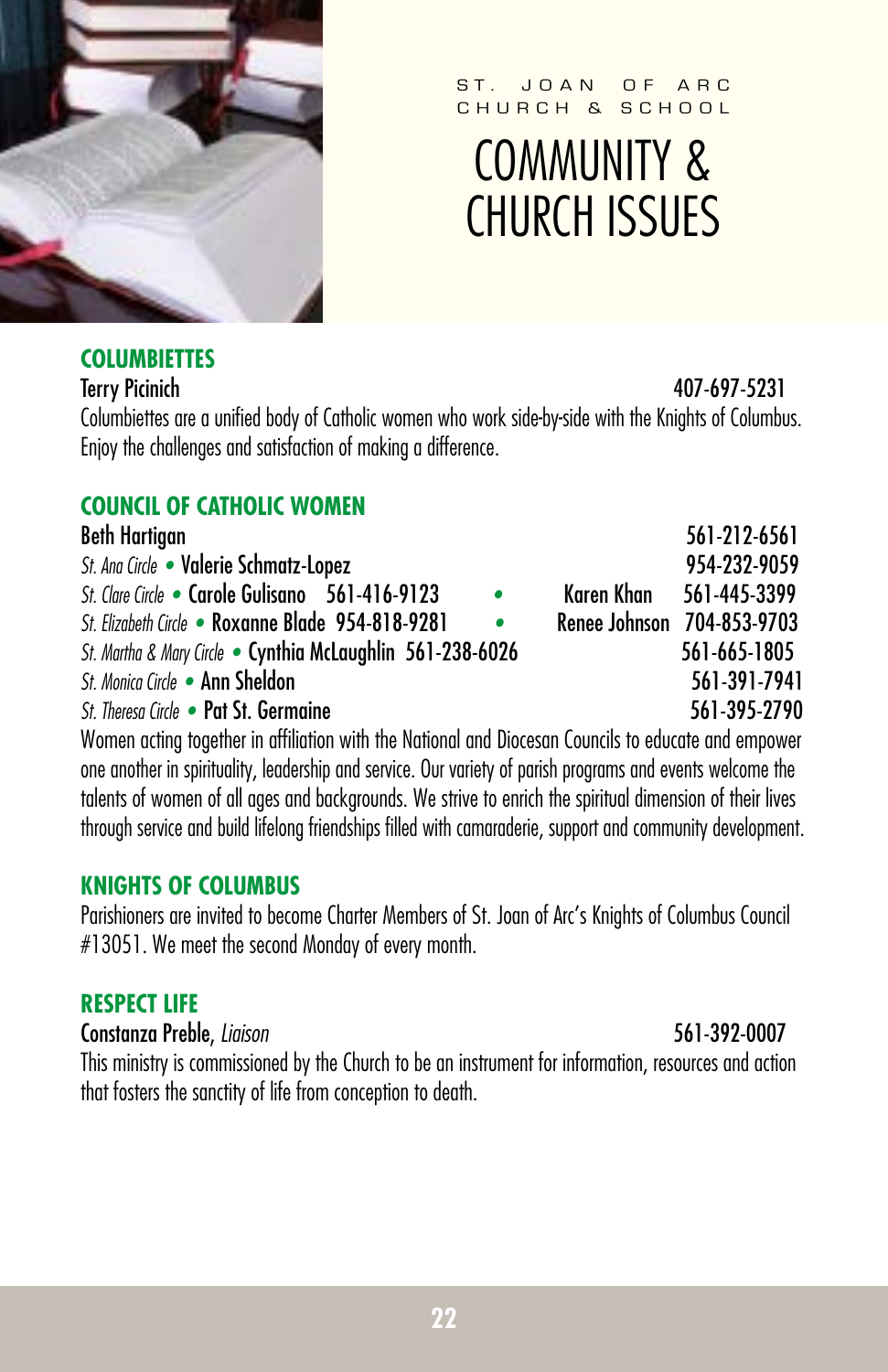

## OUTREACH **MINISTRIES**

#### **ACHIEVE, INSPIRE, MOTIVATE (AIM)**

Margarita Castellon 954-821-6077 Paul Paschke 561-392-2476

Provides two spiritual weekend retreats every year for physically handicapped adults over the age of 18. Every retreat participant is paired one-on-one with an "able-bodied buddy" to offer physical assistance during the weekend.

#### **BEREAVEMENT MINISTRY**

Marjorie O'Sullivan 561-213-6214 Constanza Preble, *Liaison* 561-392-0007 Trained volunteers provide support for grieving parishioners.

#### **HOME BOUND MINISTRY**

Deacon Bill Watzek 561-392-0007

The goal of Home bound Ministry is to bring spiritual support to the homebound St. Joan of Arc Parishioners who are unable to come to church to participate in our Liturgical Celebrations by providing weekly visitations, promoting Extraordinary Minister of Holy Communion, training volunteers and reaching our homebound parishioners wherever they may be. Call to schedule an appointment.

#### **JOYFUL AGAIN RETREAT**

#### Marjorie O'Sullivan 561-213-6214

A spiritual weekend program for widowed men and women to help them resolve the normal grief they feel and to begin to live again. Participants gather to view videos, reflect, share, and support one another in the healing process. Call for information on the next weekend.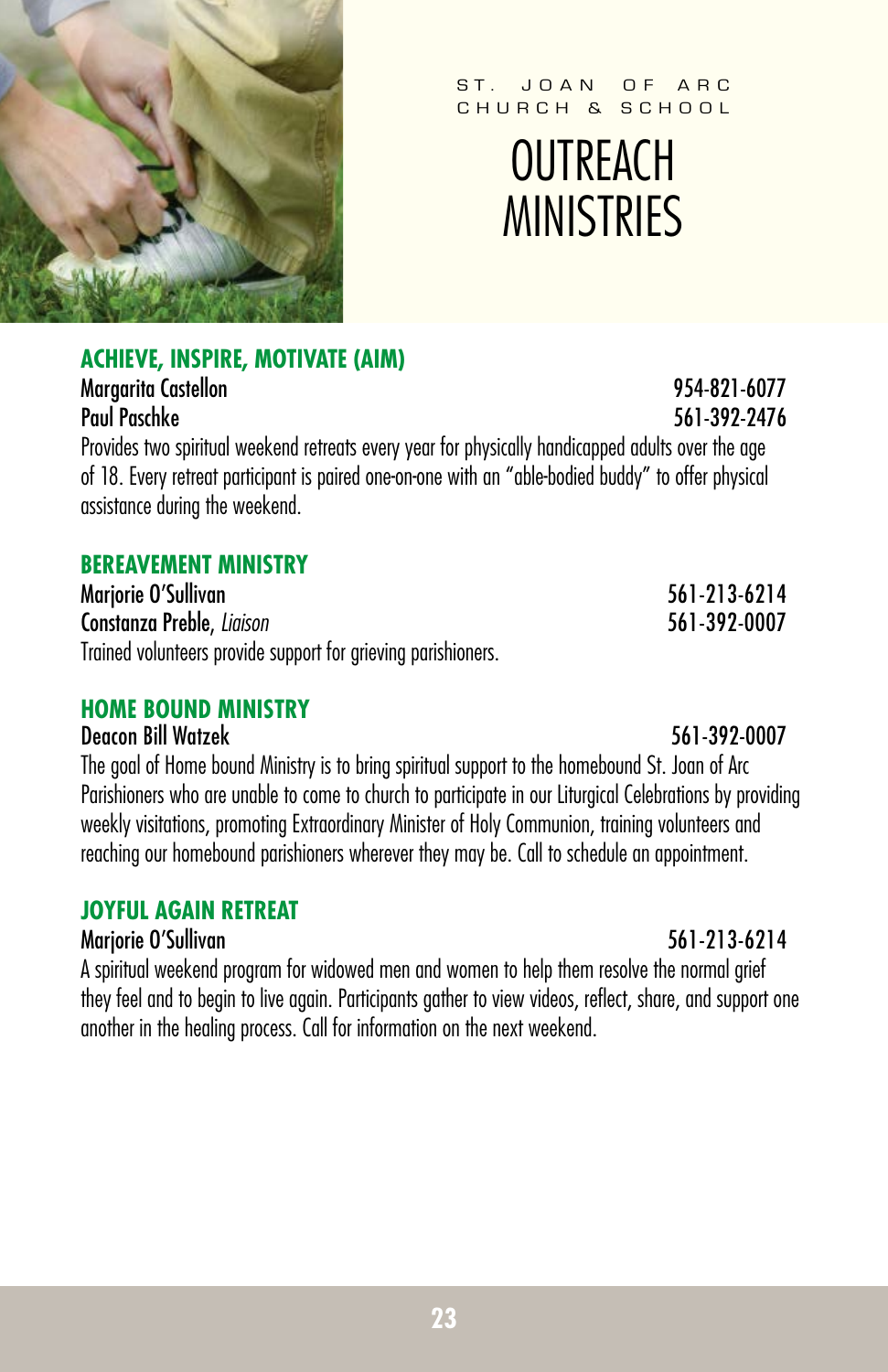

## INFORMATION & COMMUNICATION MINISTRIES

#### **COMMUNICATIONS**

Patty Delaney, *Communications Ministry Director* 561-952-2868

The St. Joan of Arc Communications Ministry gets information – about our school & parish– out to our Catholic and diverse community audiences, listens to their feedback, and responds appropriately. Our mission is to provide a range of professional communications and information management services.

#### **ST. JOAN OF ARC CHURCH BULLETIN**

#### Patty Delaney, *Editor* 561-952-2868

The St. Joan of Arc Church Bulletin is a weekly printed newsletter issued by the Communications Ministry. It contains information of parish events, Pastor's message, Ministries Director's Articles, Mass intentions, Clergy devotions, SJA Wish List, weekly treasure, Liturgy information, photo review of events, prayer list, baptisms of the week, list of deceased, important articles, Hispanic Ministry news, list of events around our Diocese and many details of interest to our parishioners & friends. Information for the Bulletin can be sent via email to: delaney patty@stjoan.org. We reserve the right to edit and publish such materials. Advertisements on the back section of the Bulletin are dealt directly with the printer J.S. Paluch Co., Inc. at 1-800-432-3240.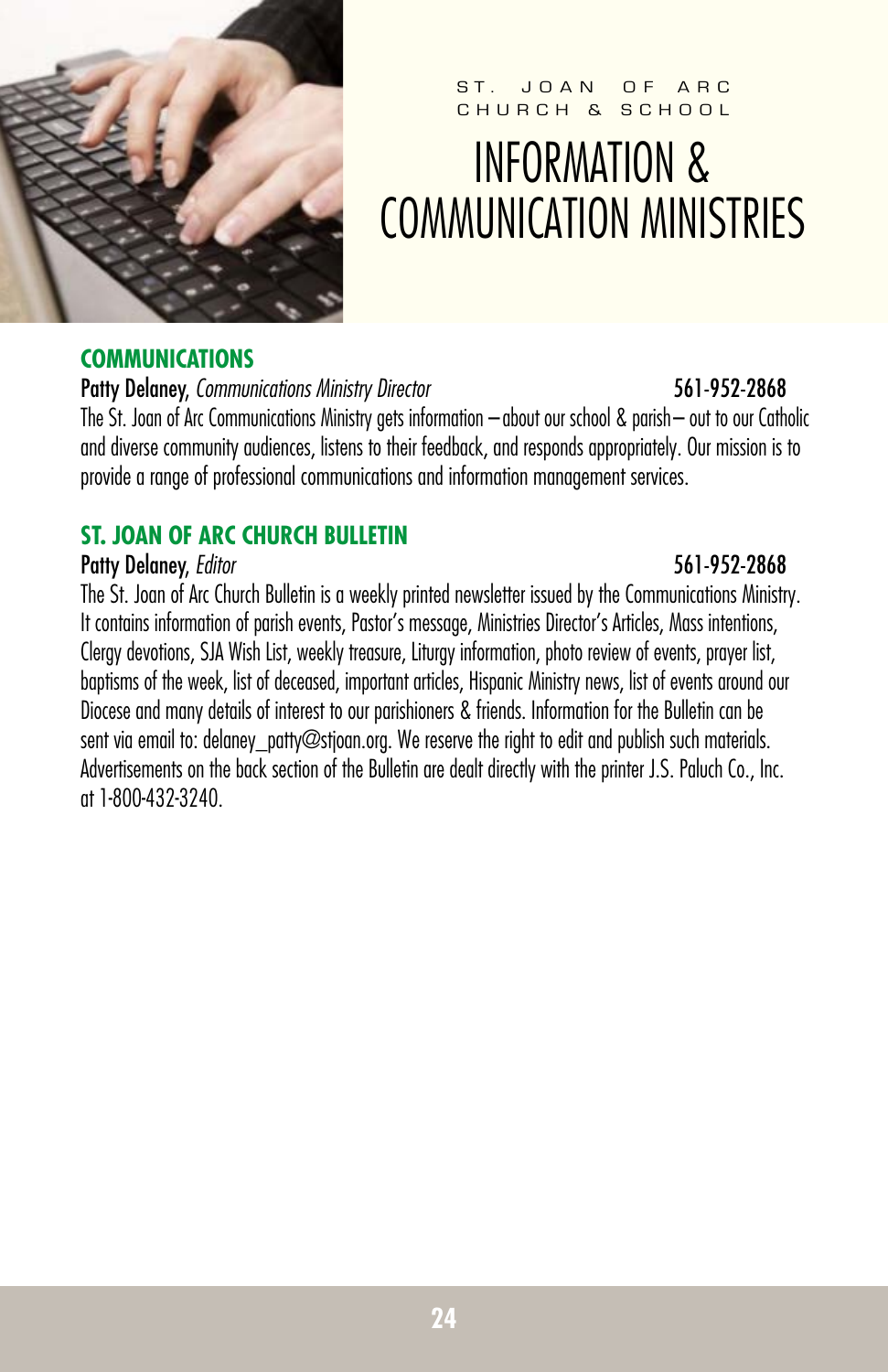

## PARISH CONSULTATIVE **MINISTRIES**

#### **ST. JOAN OF ARC MISSION & FINANCE COUNCIL**

Msgr. Michael D. McGraw Rick Reyes, Esq. The rar@tobinreyes.com

Fourteen parish leaders:

Kevin Donnelly Farrah Downing Frank J. Gulisano William Hasey Charles Krauser April Murphy Philip Procacci Rick Reyes, Esq. Mary Springs Lawrence Sweeney Regina Vetto

Provides experienced counsel to the Pastor concerning the parish's temporal and stewardship concerns. Areas of focus include: development, stewardship, budget oversight, operations and physical plant.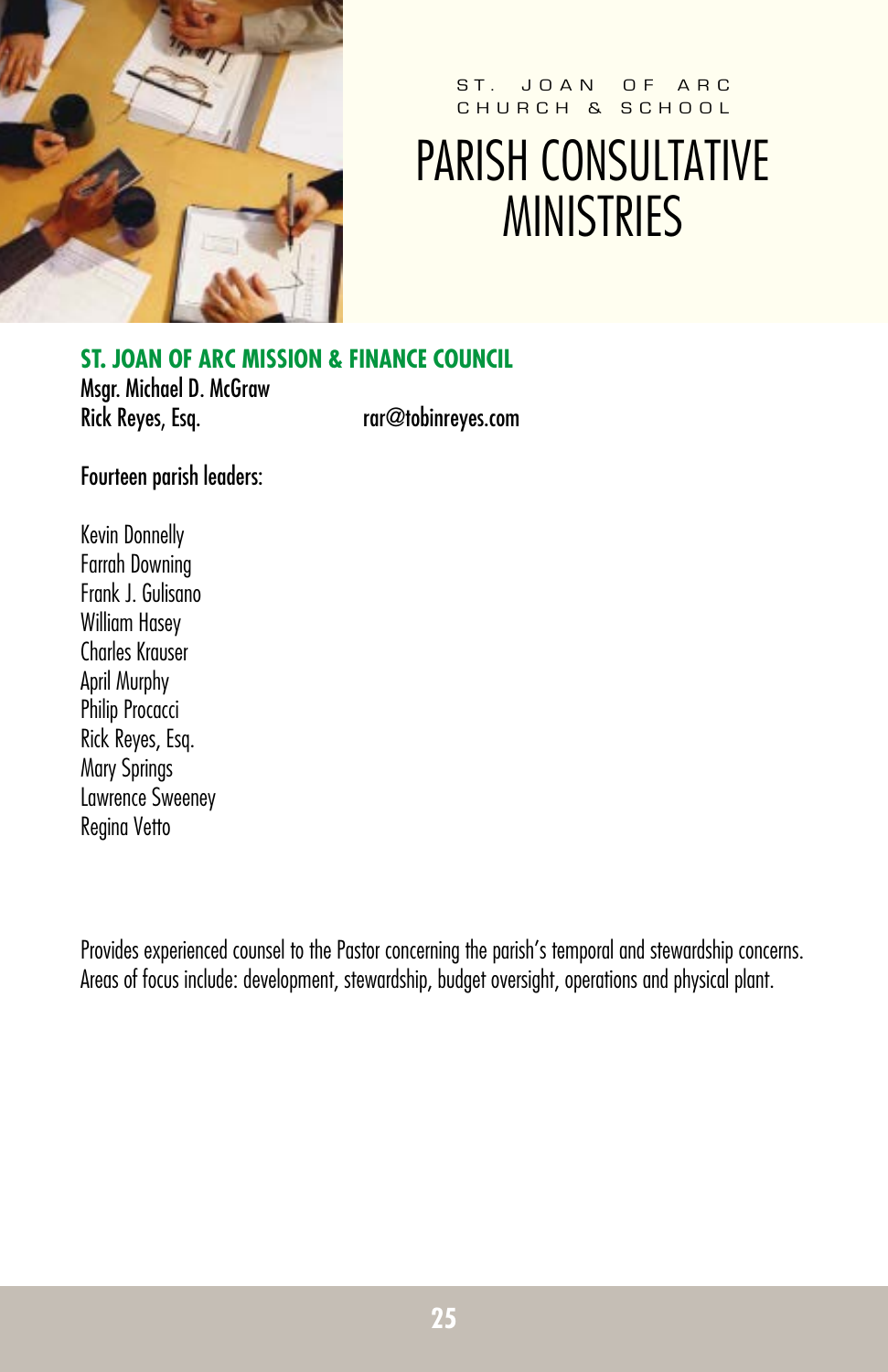

## SCHOOL **MINISTRY**

#### **ST. JOAN OF ARC SCHOOL**

Miss Lani Hiponia, M.S. Ed., *School Principal* 561-392-7974 The school exists for faith formation and academic achievement. Jodi Panzeri, *School Finance Manager* 561-952-2806

#### **ST. JOAN OF ARC SCHOOL ADVISORY BOARD**

561-392-7974

The purpose of this Board is to serve the school administration in an advisory capacity. Parents may communicate with the Board in writing.

#### **ST. JOAN OF ARC HOME & SCHOOL ASSOCIATION**

The purpose of this group is to provide parenting classes and to assist with the school's fundraising efforts. *YOU ARE INVITED TO...*

*...volunteer in the school clinic (nursing experience helpful).*

*...attend the SJA Auction.*

*...volunteer in the media center.*

*...join the Dad's Club.*

*...volunteer in lower grades as a helper: music class, and computer classes.*

*...be a club assistant.*

*...volunteer in the Special Projects Office for fundraisers and special events.*

501 SW 3rd Avenue, Boca Raton, Florida 33432 561.392.7974 • Fax 561.368.6671 info\_school@stjoan.org www.stjoan.org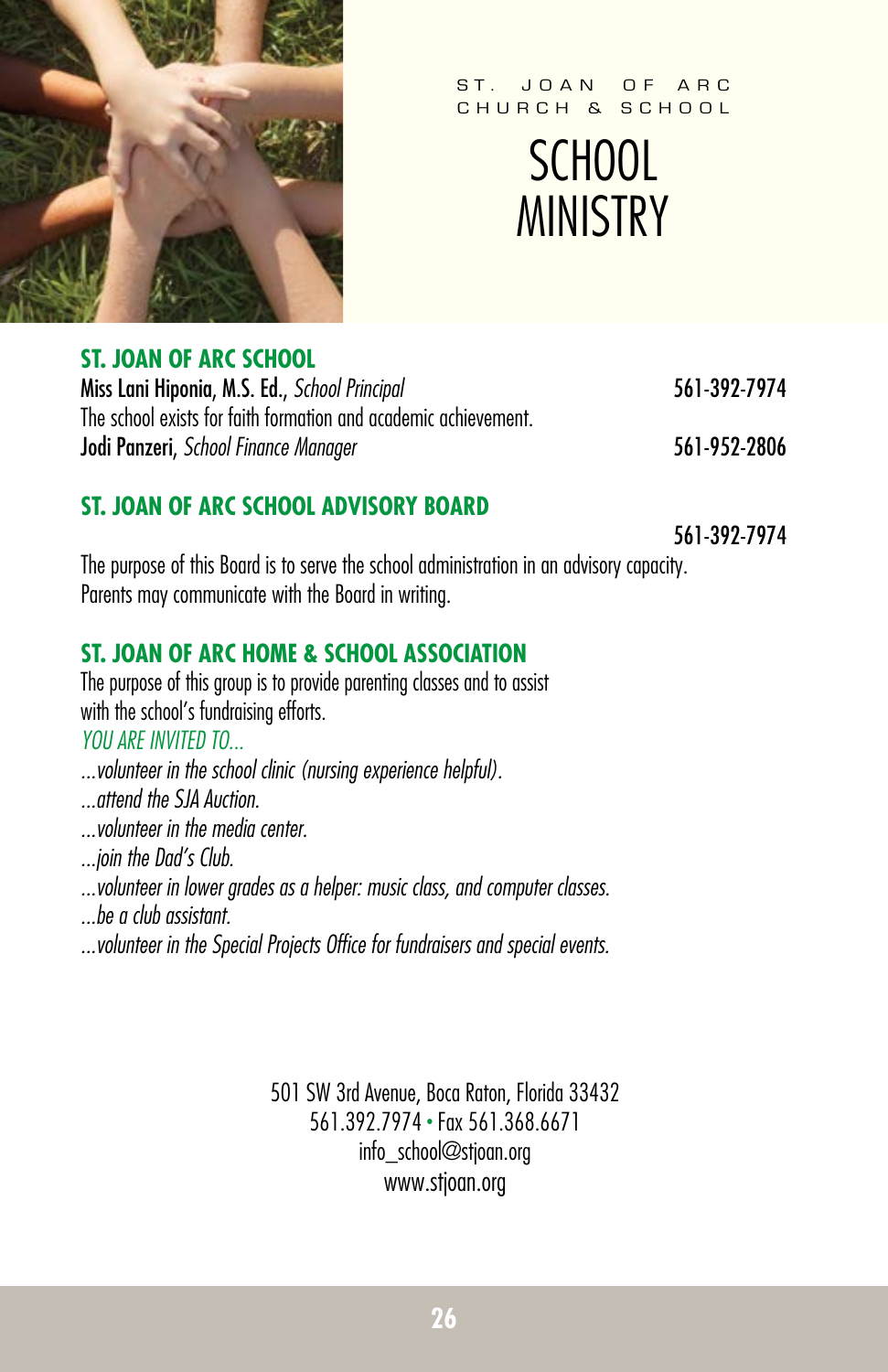

## PARISH DEVELOPMENT & STEWARDSHIP MINISTRY

#### **ST. JOAN OF ARC DEVELOPMENT & STEWARDSHIP OFFICE**

561-392-0007

Directs Journey Forward Pastoral Campaign, school tuition assistance & scholarship programs, development drives for the school and parish including the Endowment, Ministry Funds, Wish List, etc.

#### Development and Stewardship Committee:

Frank Gulisano Charles Krauser Regina Vetto

#### **ST. JOAN OF ARC SPECIAL PROJECTS OFFICE**

561-952-2848

Coordinates fund-raisers and fun-raisers for the school and parish,

including but not limited to Annual School & Parish Gala Auction, St. Joan of Arc School "Save Around" Coupon Book Sales and Family Faith & Fun Day.

*Please review pages 32 – 35 for Giving Opportunities.*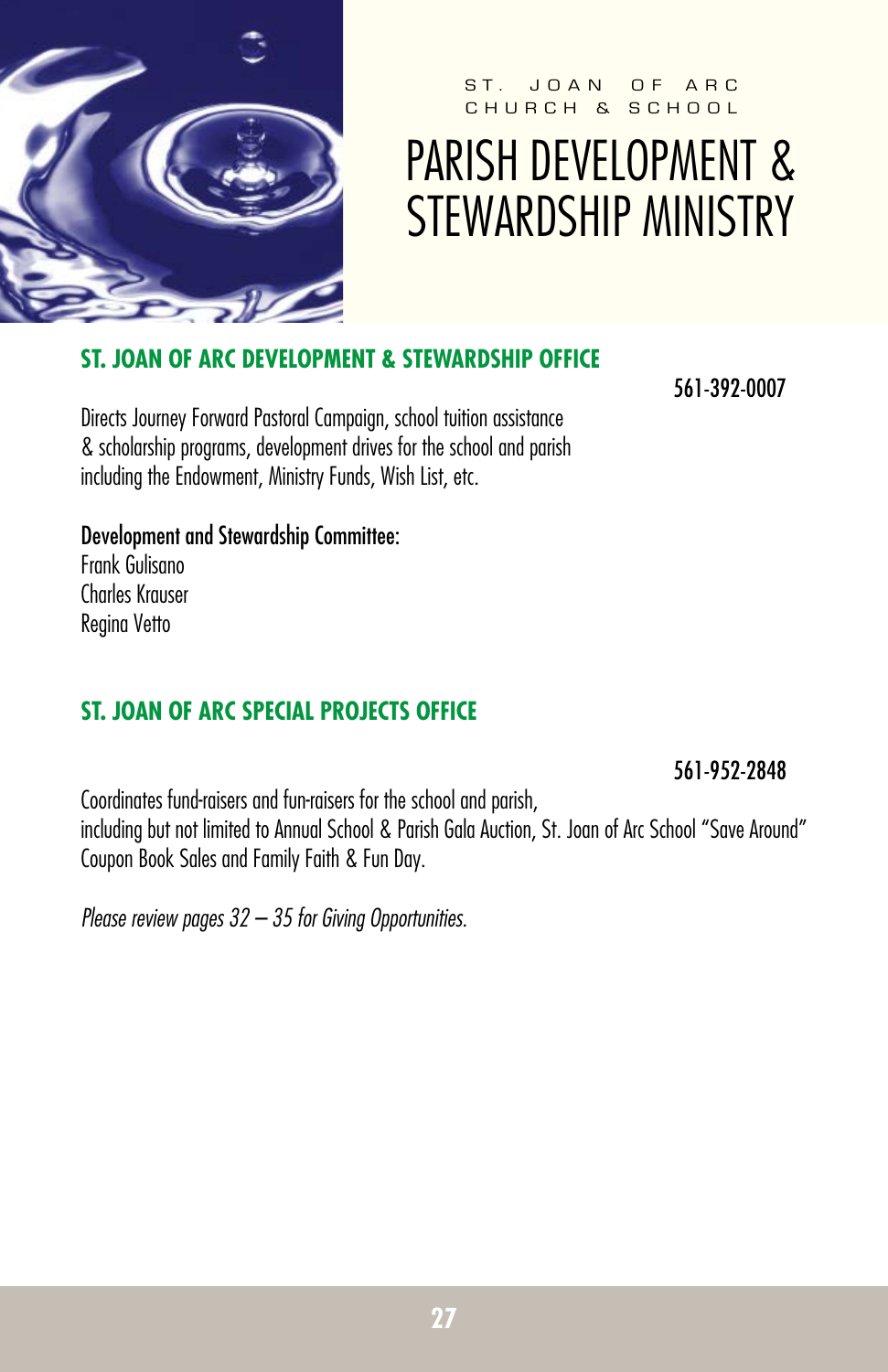

## GIVING OPPORTUNITIES

At St. Joan of Arc, we are dedicated to supporting St. Joan's fifty year tradition of supplying excellent Catholic education, compassionate ministerial out-reach to the community, and the fostering of spirituality through worship and service. All this is possible through the generous financial support of our parishioners. Please consider ways in which you can make an impact on your church and ministries.



#### **THE ARC-ANGEL SOCIETY**

You are invited to leave a legacy at St. Joan of Arc with your planned gift of assets that will help perpetuate our Community for decades to come. Consider becoming a member of The Arc-Angel Society as a way of guaranteeing the health of our spiritual family long into the future. Please think about a bequest, or trust as part of your plans to benefit our parish. Through your estate, your membership in our extended community of faith will continue in perpetuity. The following are a few ways to make a significant contribution to St. Joan of Arc.

- •Gifts of Stock
- Gifts of Insurance
- Trusts
- Wills

Your attorney, financial advisor or qualified legal consultant can advise you on the tax benefits and other considerations you will want to think about as you consider your estate plans.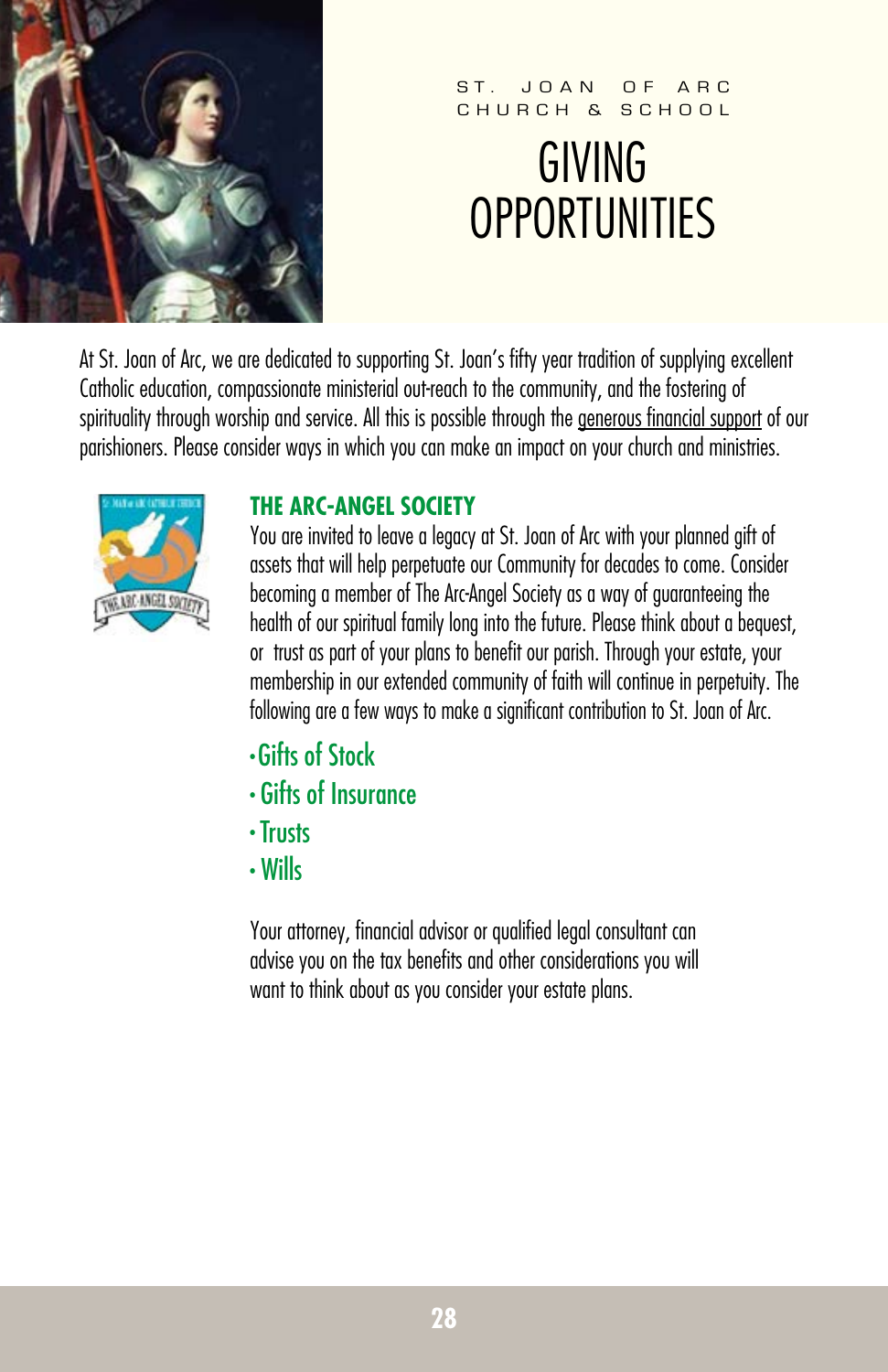

#### **THE COAT OF ARMS SOCIETY**

We invite you to join the Coat of Arms Society which encourages and recognizes the annual financial support necessary to ensure the strength of the St. Joan of Arc Community.

You will become a distinguished patron of our mission which states: "As a diverse Catholic community, we joyfully worship God, celebrate fellowship and care for our neighbor with steadfast faith, confident hope and passionate love."

Members enjoy a number of benefits including opportunities to socialize at special member only events and special communications.



#### **THE ORDER OF THE CROWN**

includes members of our St. Joan of Arc family who contribute gifts of \$10,000 or more annually.



#### **THE ORDER OF THE SWORD**

includes members of our St. Joan of Arc family who contribute gifts of \$5,000 to \$9,999 annually.



### **THE ORDER OF THE FLEUR DE LIS**

includes members of our St. Joan of Arc family who contribute gifts of \$2,500 to \$4,999 annually.

**Note:** Weekly offertory contributions and other individual gifts count toward membership in the Coat of Arms Society.

*CONTINUES...*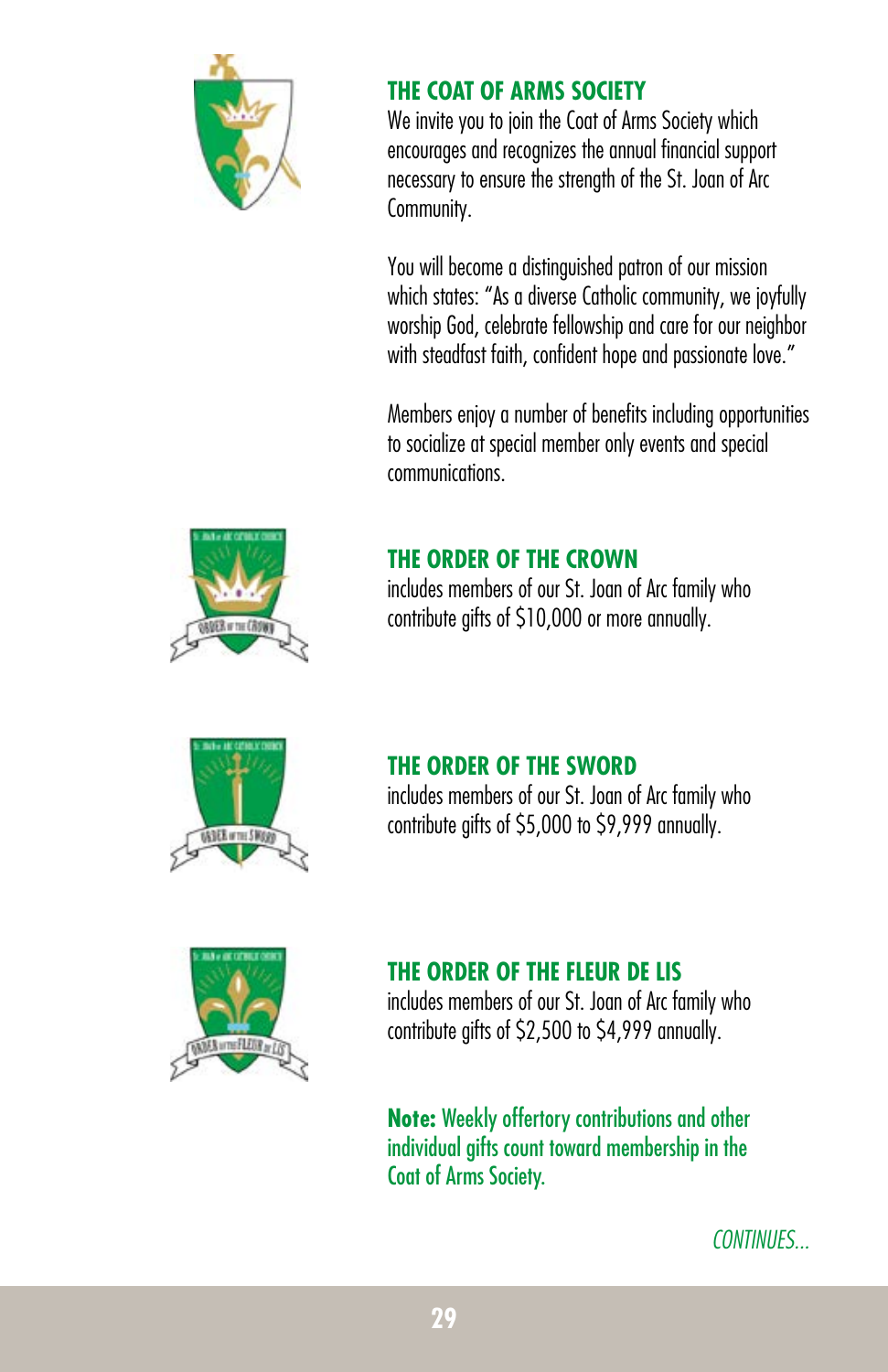





### **TARGETED GIFTS**

### **- PARISH OPERATIONS & PROGRAMS**

#### **ENDOWMENT**

The Development Office accepts gifts for the School or Parish endowment. These gifts are held in trust and invested safely for the future. Only the interest earned on those gifts will be used by the Development Office and the Parish Consultative bodies to assist the parish and school.

#### **MEMORIALS**

There are several places to memorialize, honor or recognize a loved one on the St. Joan of Arc Campus. The "In Memory of" wall in the church, the "Special Intention" wall in the church, the "Marian Garden" wall outside the Chapel and the "Walk of Honor" outside the Sports Arena.

#### **WISH LIST**

This list is published in the bulletin each week and includes items of need that are not included in the Parish Budget. This list changes based on immediate needs of the Church and School.

### **MINISTRY SUPPORT**

A designated gift to your favorite ministry.



For more information contact the Development Office at 561-952-2838, or visit our website at www.stjoan.org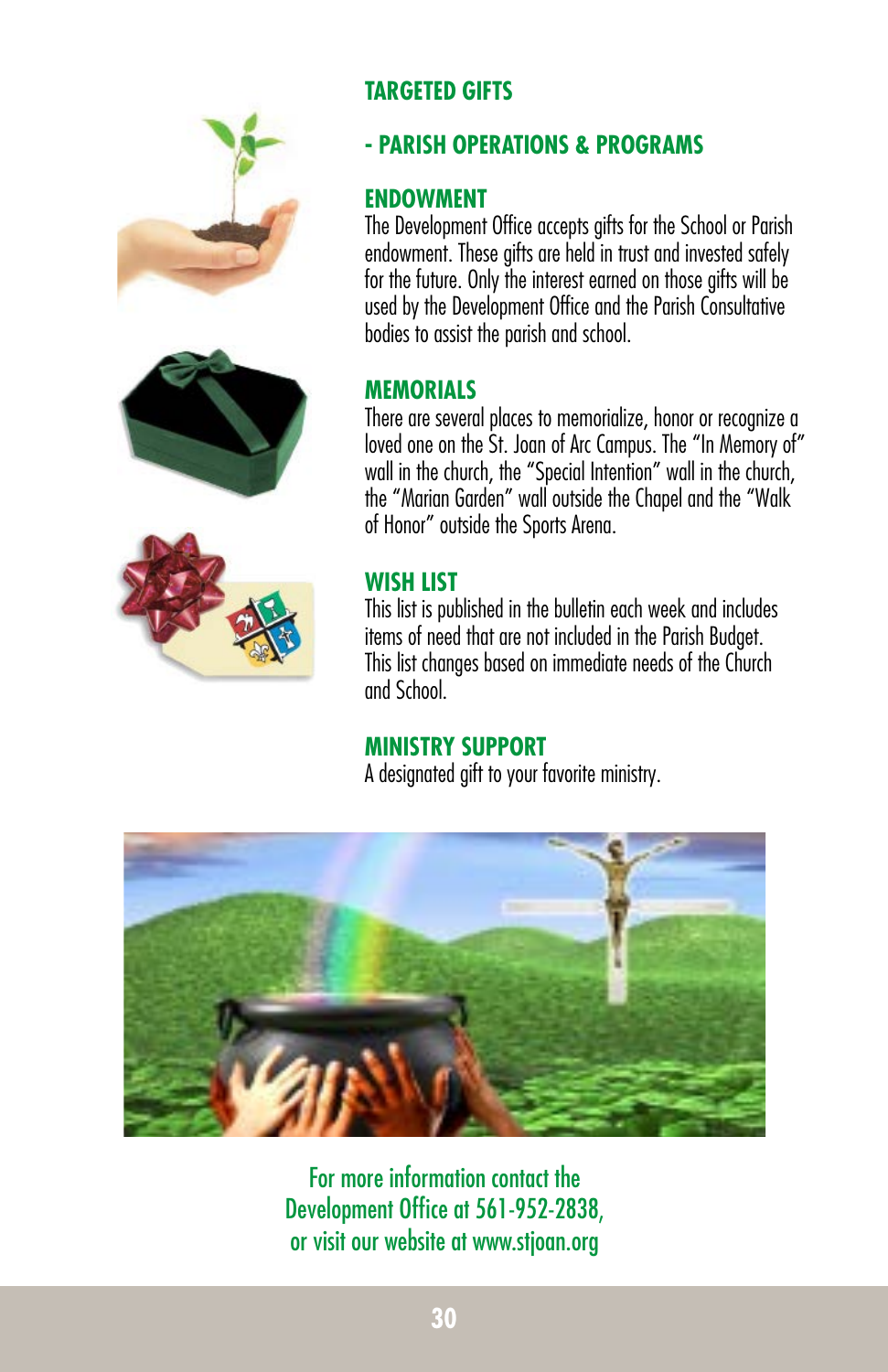

### **THESE NEW FUNDS TO SUPPORT AND SECURE ST. JOAN OF ARC CATHOLIC SCHOOL'S FUTURE**

These funds were created to give donors the opportunity to enhance and enrich the legacy of Faith Formation through the strong foundation that a Catholic Education provides.

#### **GUARDIAN ANGEL TUITION ASSISTANCE FUND**

Donations to the St. Joan of Arc Guardian Angel Fund will help assist students currently enrolled in St. Joan of Arc Catholic School.

**• TUITION ASSISTANCE FUND** Donors are able to make a contribution of any amount with the knowledge that they are helping a child at St. Joan of Arc. This assistance is targeted for existing students whose families have had a substantial change in their financial status since enrolling the student in the school. These funds are used within 36 months of the donation.

**• SCHOLARSHIP FUND** Donations of \$1,000 and up can be contributed to either a need based or academically based scholarship. Academically based scholarships would be awarded to students for excellence in specific programs such as Math, Science, Sports or the Arts. The gifts can be established for as many years as the donor would like and the principal amount of the gift will be used as directed.

#### **SCHOOL LEGACY ENDOWMENT FUND**

Donations to the Endowment assist the school now and in the future. The donations are invested and the income from these investments is used to insure the long term viability of St. Joan of Arc Catholic School. Gifts to the Endowment fund have no minimum requirement and can be in the form of cash, stocks, annuities or any other tangible asset. The Endowment income is targeted for use in one of the following areas:

**• TARGETED SUPPORT FUND** A donation to the Targeted Support Fund allows donors to elect how they would like their gift used. Donors may support programs such as Arts, Athletics, English, Language, Math, Science, and Technology. The gifts can be used for direct support such as musical instruments or lab equipment as well as traditional scholarships.

**• THE HOLY SPIRIT FUND** As Stewards of the school, it is imperative that the parish maintain adequate investments to insure that the school will be passed to each future generation alive and healthy. This will require us to make ongoing investments in its faculty, its programs and in its infrastructure. Additionally, we must make sure that the cost of a Catholic Education at SJA remains affordable to the people of our parish community. Income from this fund will be used in a way that is consistent with these objectives.

 *CONTINUES...*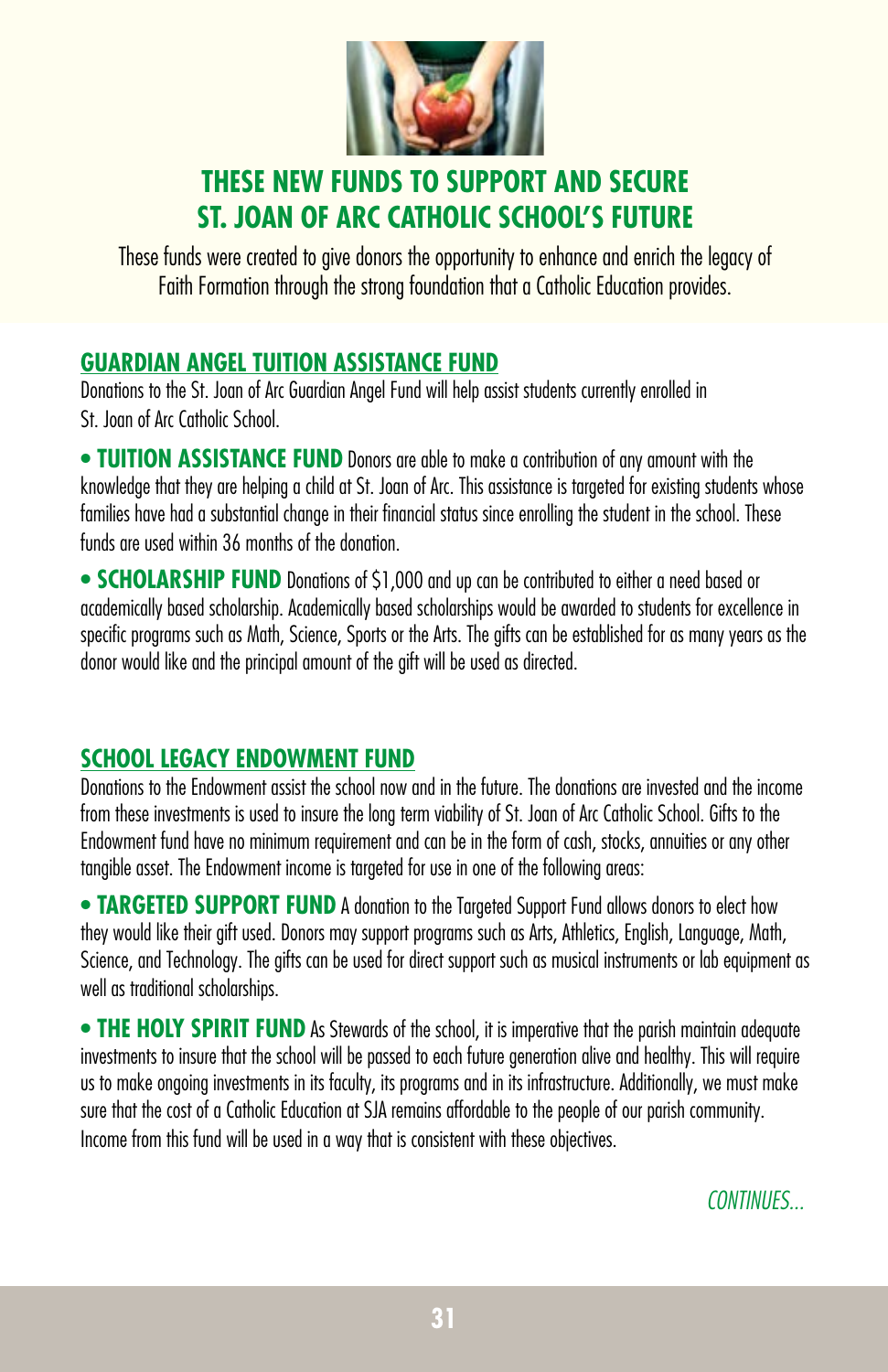

#### **ST. JOAN OF ARC SISTERS OF MERCY SCHOLARSHIP ENDOWMENT**

The St. Joan of Arc Sisters of Mercy Scholarship Endowment was created to honor all of the Sisters who selflessly gave of themselves for over 60 years to educate generations of young Catholic students at St. Joan of Arc School. This Scholarship Endowment will continue the legacy of the Sisters of Mercy by providing scholarships to qualifying students, making St. Joan of Arc's dynamic and instrumental Catholic formation, and its superior academic program, accessible to more children.

*If you would like to name a scholarship or if you have any questions about any of these tuition assistance or scholarship funds, Please contact Wendy Horton in the Development Office by phone at 561-952-2814 or by e-mail to hdges\_maryann@stjoan.org*

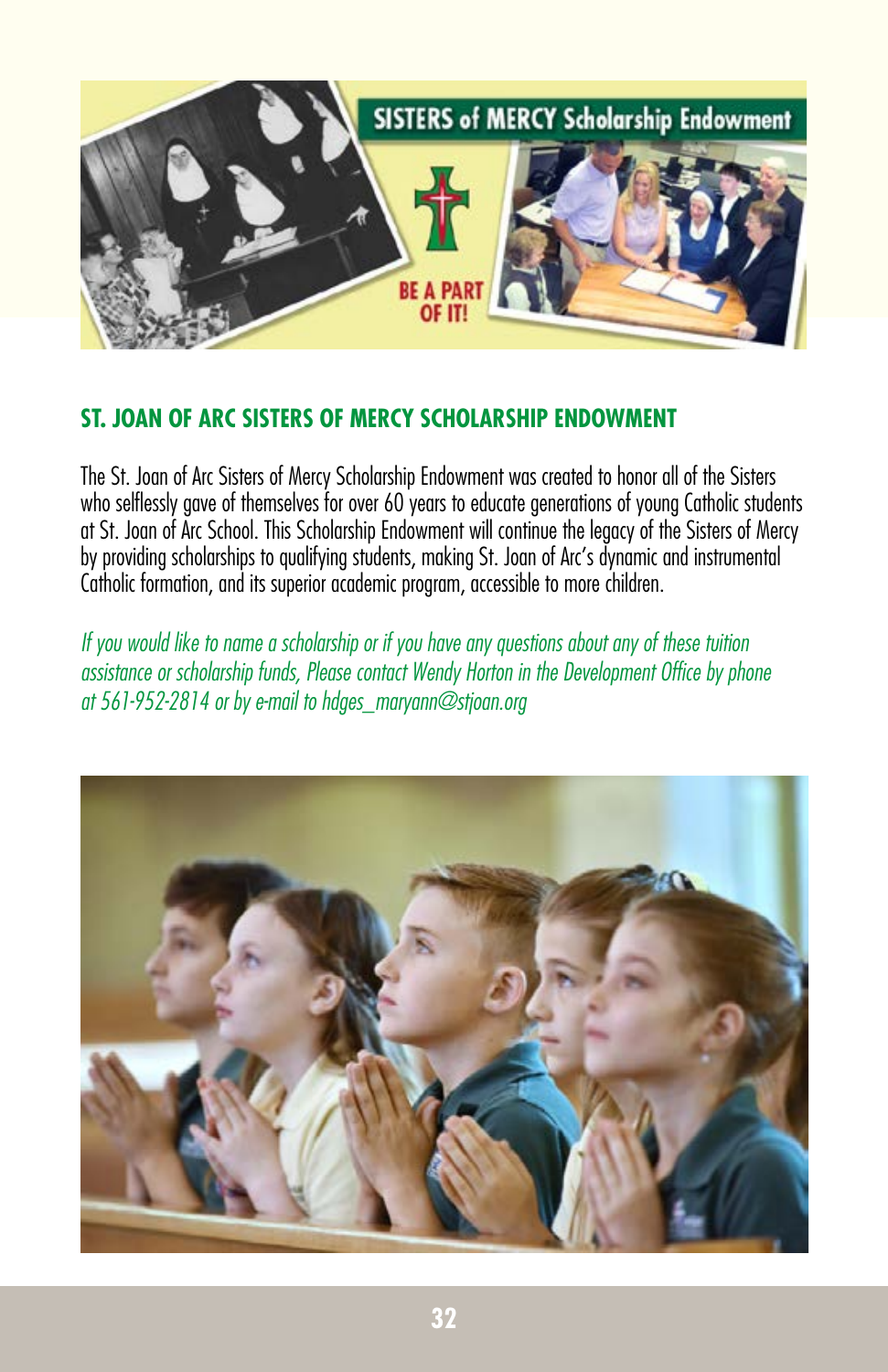

As Catholics we are called to get involved in the work of the Church through the use of our Time, Talent and Treasure. Our weekly offertory collection is one way to show our Thanks to God for His many Blessings through the support of our Church and its good works.

Not only does the offertory collection pay the electric bills, water bills, maintenance, salaries and other operating expenses of the Church, it also makes possible our many ministries:

- worship and Sacraments fifty two weeks a year
- prepares parents to Baptize their children
- educates children about our Catholic faith
- prepares couples for marriage
- teaches adults about our Catholic faith and prepares them for membership
- teaches our adults about a deepening relationship with God
- helps people in financial emergencies with bills and food
- offers a men's ministry
- offers social ministries for various age groups
- welcomes newcomers
- helps the bereaved
- counsels those in need
- ministers to the home-bound
- ministers to those with alcohol and drug problems
- offers many Bible Study groups

These are only a sampling of the many ways the offertory reaches out to spread God's love through our Time, Talent and Treasure.

*Won't you help us make a difference in someone's life?*

*Please pray about a sacrificial offertory giving commitment to your parish every week*

Please support with your generous commitment our weekly offertory collection. You can help make "eternal things" happen!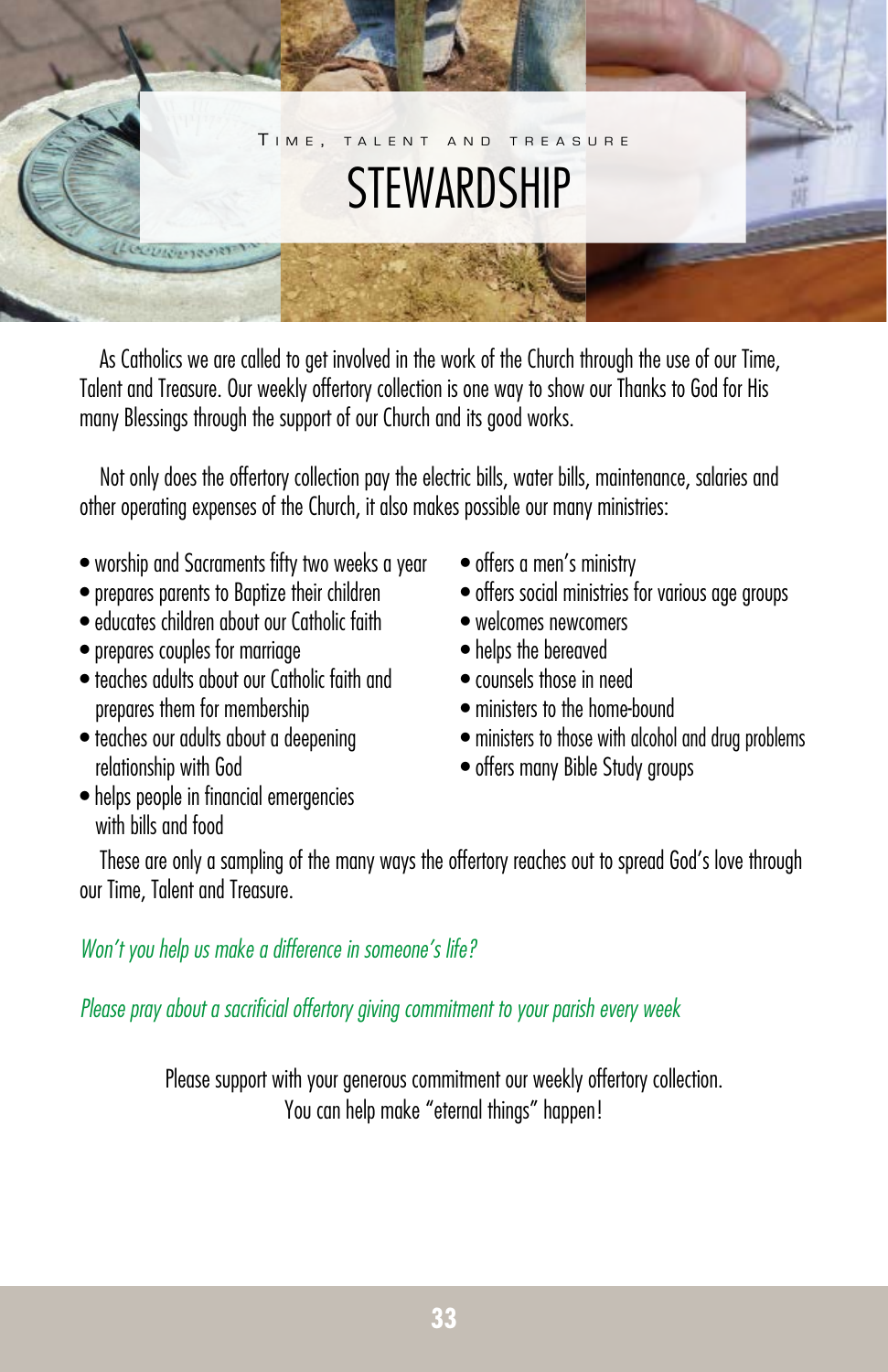## CAMPUS MAP



### St. Joan of Arc Catholic Church

370 SW 3rd Street Boca Raton, FL 33432 561.392.0007 561.392.0074 Fax info\_church@stjoan.org

### St. Joan of Arc Catholic School 501 SW 3rd Avenue Boca Raton, FL 33432 561.392.7974 561.368.6671 Fax info\_school@stjoan.org

www.stjoan.org